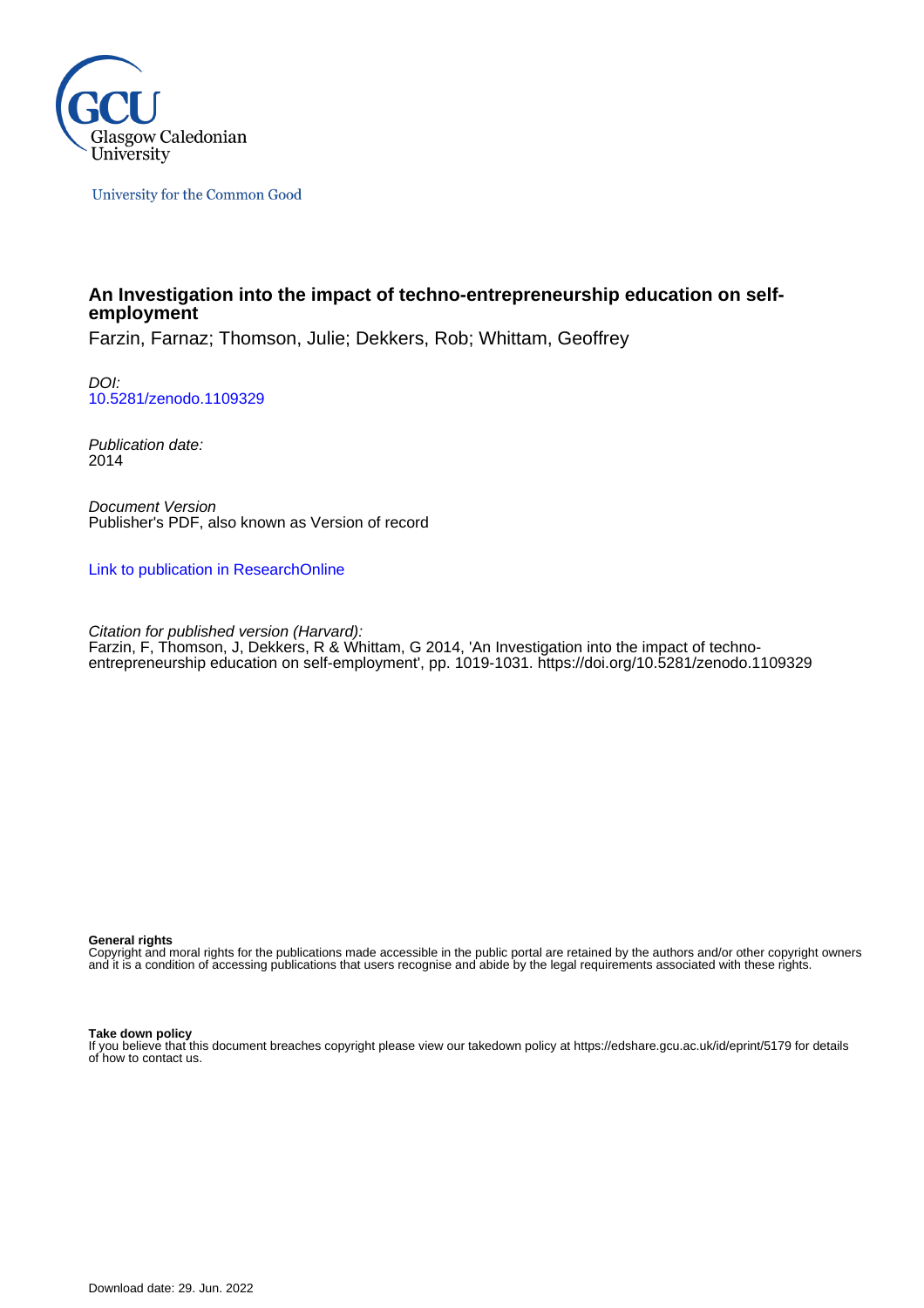# An Investigation into the Impact of Techno-Entrepreneurship Education on Self-Employment

F. Farzin

*Abstract*—Research has shown that techno-entrepreneurship is economically significant. Therefore, it is suggested that teaching techno-entrepreneurship may be important because such programmes would prepare current and future generations of learners to recognise and act on high-technology opportunities. Education in technoentrepreneurship may increase the knowledge of how to start one's own enterprise and recognise the technological opportunities for commercialisation to improve decision-making about starting a new venture; also it influence decisions about capturing the business opportunities and turning them into successful ventures. Universities can play a main role in connecting and networking technoentrepreneurship students towards a cooperative attitude with real business practice and industry knowledge. To investigate and answer whether education for techno-entrepreneurs really helps, this paper choses a comparison of literature reviews as its method of research. After reviewing literature related to the impact of technoentrepreneurship education on self-employment 6 studies which had similar aim and objective to this paper were. These particular papers were selected based on a keywords search and as their aim, objectives, and gaps were close to the current research. In addition, they were all based on the influence of techno-entrepreneurship education in self-employment and intention of students to start new ventures. The findings showed that teaching techno-entrepreneurship education may have an influence on students' intention and their future self-employment, but which courses should be covered and the duration of programmes, needs further investigation.

*Keywords***—**Techno-entrepreneurship education, training, higher education, intention, self-employment.

#### I. INTRODUCTION

ECHNOLOGICAL entrepreneurship, also known as TECHNOLOGICAL entrepreneurship, also known as technology entrepreneurship or techno- entrepreneurship is defined as setting up a new technology venture [1] or ways in which entrepreneurs draw on resources and structures to develop technology opportunities [2]. Technoentrepreneurship can be viewed as an investment in a 'project' that gathers specialised individuals to create and capture value for firms. In addition, techno-entrepreneurship can be distinguished from other entrepreneurship types such as social entrepreneurship and small business management due to its collaborative investigation which can be turned into new products and features relating to advances in scientific and technological knowledge and the firm's asset ownership rights [3], [4]. Moreover, techno-entrepreneurship has an impact on individuals, firms, regions, and nations. [5], [6] mention that

techno-entrepreneurship impacts on growing firms and local economic enlargement by providing the innovation value chain of global enterprises. Furthermore, regarding the growing economy and firms, [7] mention that where the objectives of techno-entrepreneurship achieve sustained industrial development, then this improvement is leading to regional growth. Therefore, as technological entrepreneurship is being seen to be essential for firms, then teaching technological entrepreneurship to prepare current and future generations of learners to recognise and act on hightechnology opportunities, also needs academic attention [8]. In addition, techno-entrepreneurship has the potential to educate managers from non-business disciplines such as engineering and science, and this includes providing entrepreneurs with the transferable skills and appropriate tools to take ideas to market. [3] illustrate that techno-entrepreneurship education brings knowledge into the area of management and entrepreneurship with the aim of introducing global standards and education to preparing a business in a technology field, delivering strategies and approaches and bringing together new high technology (tech) products into the market [4]-[9]. Teaching provides and insight into how to manage innovative new product and service development alongside an awareness for the transfer of this knowledge into a new business, whilst also introducing strategies for sustainable growth and development in the market is also part of technoentrepreneurship [3]-[10].

The aim of this research is to investigate the possible effect of today's higher education on techno-entrepreneurship by considering entrepreneurial behaviours and the intentions of students or prospective entrepreneurs. As a first step, to achieve the purpose of this research, this study involves comparing literature reviews of the current academic literature related to techno-entrepreneurship education which examines and reviews the role of education in finding and recognising the existing opportunities in society for techno-entrepreneurs. This would possibly enable a better understanding of the theories and to investigate how and what features are needed for techno-entrepreneurship education to enable entrepreneurs to better recognise new venture opportunities. To address these objectives, firstly the questions of this systematic literature review will be presented. Then the methodology section with the aim of comparing the literature reviews will be discussed. After that, trying to answer why technoentrepreneurship is important will be deliberated on, followed by an investigation into techno-entrepreneurship in education

F. Farzin is a PhD student at Glasgow Caledonian University, Glasgow, G4 0BA, UK (phone: +44 1 413318197; e-mail: Farnaz.farzin@gcu.ac.uk).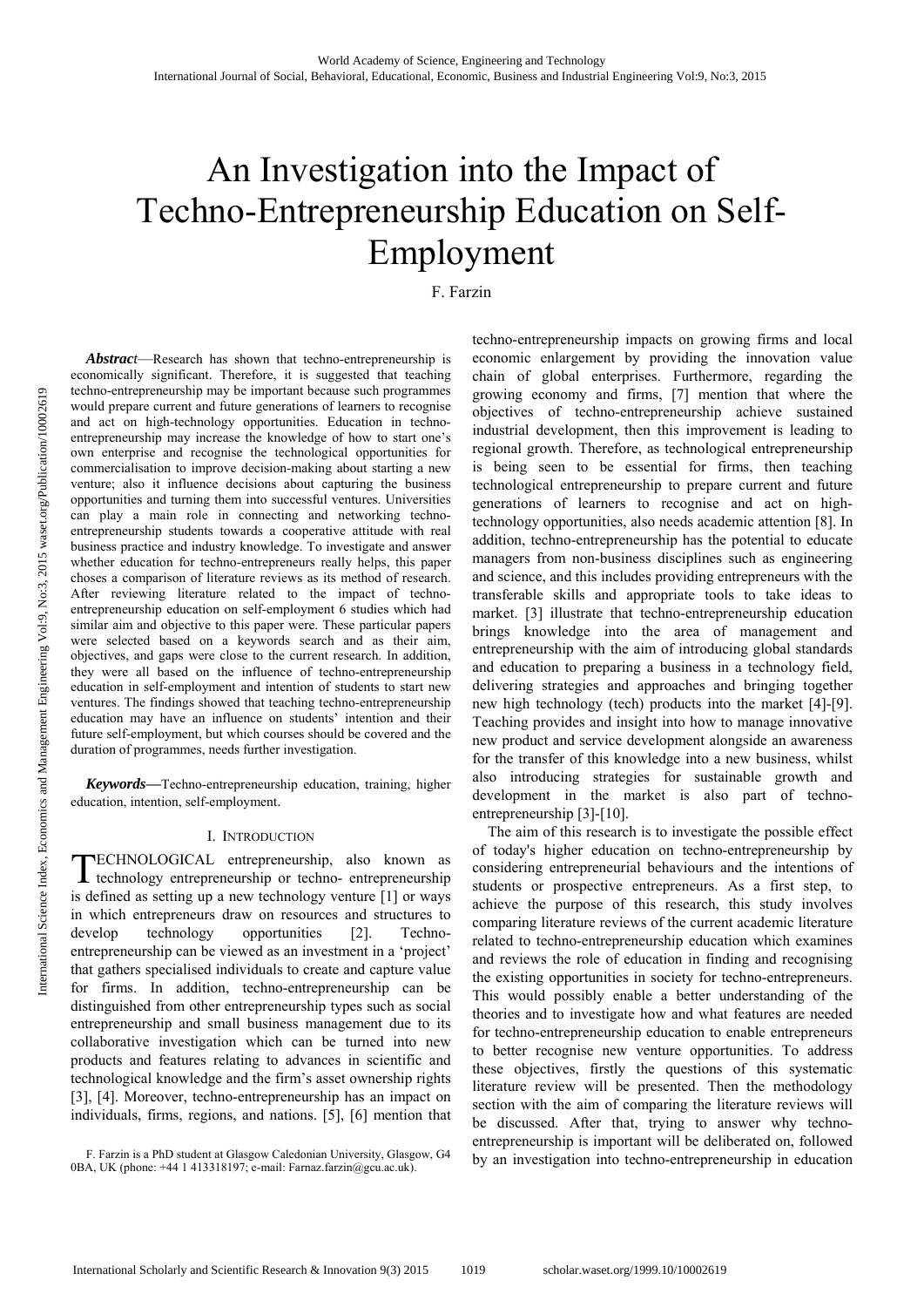and training. Next, the role of universities in offering technoentrepreneurship education will be discussed. Afterwards, the paper will try to answer whether higher education has an influence on techno-entrepreneurs' skills and impact on students' self-employment. Later, the findings of the comparison of the selected literature reviews and gaps and limitations of the current research will be discussed. Finally, the conclusion will be presented.

## II.REVIEW QUESTIONS

For the purpose of this research the subject of technoentrepreneurship education and self-employability has been narrowed down to three review questions. The leading questions of this research are shown below:

- 1) How does involvement in the subject of technoentrepreneurship influence students' perceived desirability of self-employment?
- 2) Does techno-entrepreneurship education interest students in entrepreneurial self-efficacy and help them in reaching self-employment goals?
- 3) Does students' perceived desirability of self-employment and interest in entrepreneurial self-efficacy affect their self-employment purposes?

## III. METHODOLOGY

To meet the aims of this research, this article offers further support for previous techno-entrepreneurial intention studies as well as adding to the current literature with a better understanding of factors, which influence technoentrepreneurship. This research chose a systematic literature reviews for its methodology. Reference [11] refers to a systematic literature review as providing an in-depth summary of current literature that is relevant to research questions. Then, to address the systematic literature review, the writer needs to search through the literature for relevant papers. Moreover, [12] mentions that a systematic literature review uses an objective and transparent method to minimize bias in the research. A systematic literature review focuses on the research question with the aim of identifying, selecting, and synthesizing close and similar relevant research to that question. In addition, [13], [11] highlight that a systematic literature review brings up multiple reviews addressing the same key questions. Thus, as a result, the current research used the systematic literature review because this methodology is based on identifying relevant studies and can provide information about the effects of the phenomenon across a wide range of settings and empirical methods. Then, for the purpose of the current research, after searching Google Scholar on "technology entrepreneurship education" the results showed 97 relevant articles in this area. To reach the aim of this study and answer the questions, by reviewing the search in Google Scholar it was narrowed down to technology entrepreneurship education and its impact on selfemployment, yielding 41 peer-reviewed articles. However, from 41 results, only 32 were readable. Some came up in the search engine as a fault and were not relevant to the topic; some were deleted from the search engine but their name still remained in Google Scholar, and also some were repeated and were published in different journals. This is why the first search showed 41 relevant articles for "technology entrepreneurship education" but the real result was 32 articles. The founded articles then added to Table I as coming up later in this paper. They set up in orders in Table I as found in Google Scholar. However, it was decided to be selective and choose those articles that specifically focused on the related topic of the influence of techno-entrepreneurship education on students and their self-employability in the future. So, to justify a comparison of literature reviews, only among 41 articles 6 of them were found similar and using the same key words and same objectives as this study. In addition, the literature reviewed was selected based on it being close to the aim of this research and all articles examined the influence of techno-entrepreneurship education on students' perceived desirability about the self-employment and interest of students in entrepreneurial self-efficacy after passing the technoentrepreneurship subject.

The following sections will give the background first on why techno-entrepreneurship education is significant. Then, techno-entrepreneurship in training will be discussed, followed by the role of higher education in introducing techno-entrepreneurship. After that, the influence of technoentrepreneurship education on self-employment will be discussed. It needs to be mentioned that these discussions will be determined and explained based on those 97 and the narrowed down 32 articles. Afterwards, in the section on the comparison of literature, only the 6 selected from the 32 articles are discussed in detail. Those 6 were chosen since their aims, objectives, and keywords are closer to the current study. In the comparison, those 6 will be discussed and compared together.

Table I shows what has been found from Google Scholar based on searching for technology entrepreneurship education. As seen from Table I only 32 articles were mostly relevant to the aim of this research. However, they cover different areas and subjects in entrepreneurship and technology entrepreneurship education, often agreeing that entrepreneurship education and technology are increasing, as well as their demand. The higher education systems need to update themselves and provide technology and introduce technology courses for their students, since the pedagogical system for teaching technology entrepreneurship is no longer suggested by textbooks and other books. Thus, the results of 32 different articles in Table I show a clear agreement that techno-entrepreneurship is vital and the next section will explain why this is important.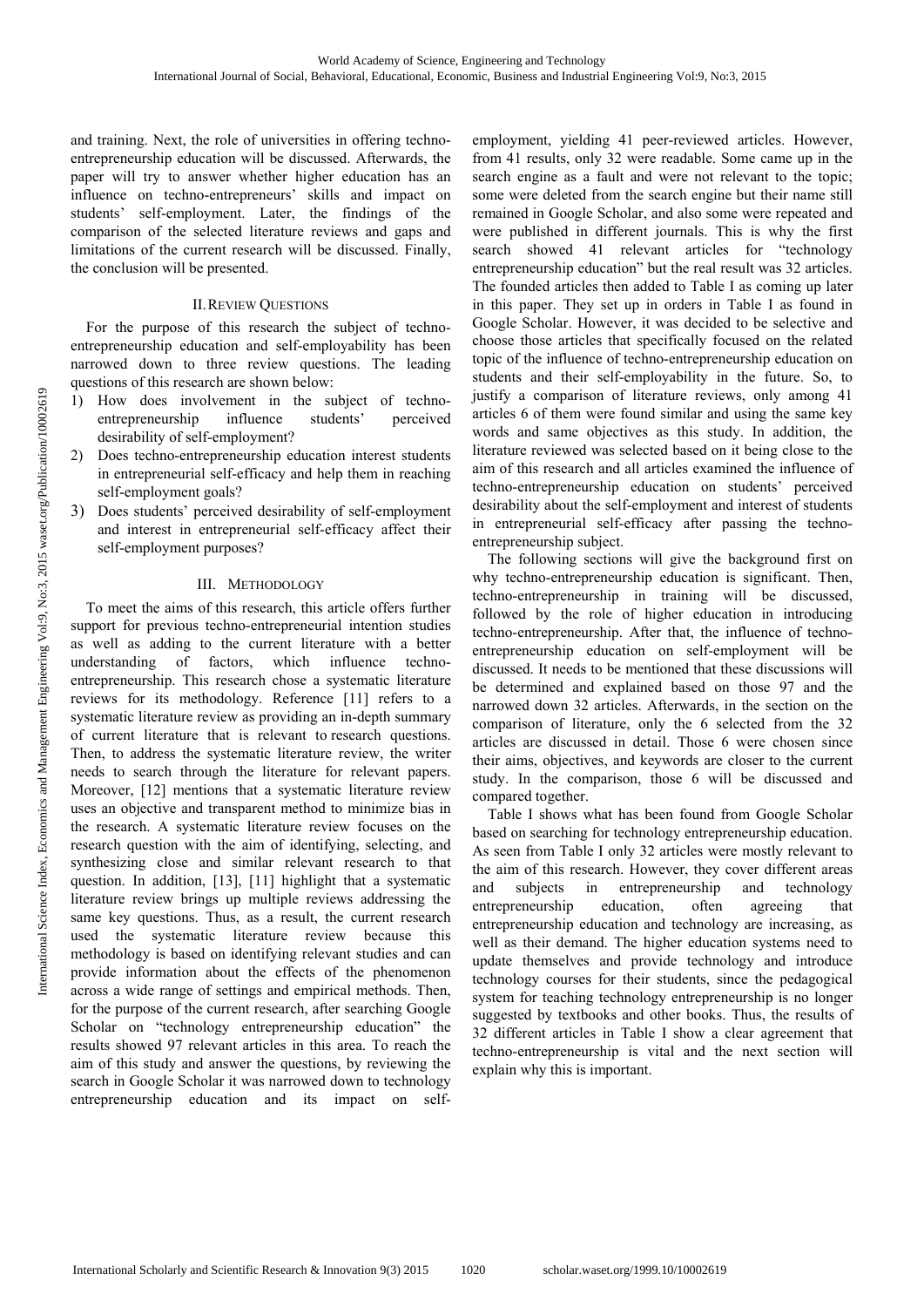|          | THE SEARCH RESULTS FROM GOOGLE SCHOLAR SEARCH ENGINE USING "TECHNOLOGY ENTREPRENEURSHIP EDUCATION"                                                                                                                                                                                                                                                                                                                                                                                                                                                                                                                                                                                                                                                                                              |
|----------|-------------------------------------------------------------------------------------------------------------------------------------------------------------------------------------------------------------------------------------------------------------------------------------------------------------------------------------------------------------------------------------------------------------------------------------------------------------------------------------------------------------------------------------------------------------------------------------------------------------------------------------------------------------------------------------------------------------------------------------------------------------------------------------------------|
| Author/s | Overview                                                                                                                                                                                                                                                                                                                                                                                                                                                                                                                                                                                                                                                                                                                                                                                        |
| $[14]$   | Focusing on the requirements for an industry sector approach to entrepreneurship education regarding the information and communications<br>technology (ICT) sector. This paper modified a framework regarding entrepreneurship education in ICT. Some of the primary approaches for the ICT<br>framework are realized as inputs, process and content, assessment and outputs. These targets have been known as relevant approaches for<br>entrepreneurship education courses to create an entrepreneurial mind-set for graduates in this sector. The ICT framework can be modified to suit<br>courses focusing on other industry sectors.                                                                                                                                                       |
| $[15]$   | Focusing on a general strategic approach which could increase the entrepreneurial culture. This perhaps helps students to understand the feasibility of<br>technology enterprises, which could help them to establish and manage supportable ventures and accelerate commercialization of technologies<br>developed on campus.                                                                                                                                                                                                                                                                                                                                                                                                                                                                  |
| [16]     | Entrepreneurship Education (E-ed) will affect personal characteristics, networks, and E-self efficacy. The technology entrepreneurship will create<br>promise in new firms, new jobs, and economic growth, and pedagogy matters. Technology entrepreneurship could introduce some andragogical<br>approaches such as applied, relevant, problem-centred learning as opposed to the conventional lecture and case-based pedagogical approach. Also, it<br>could be said that technology entrepreneurship accelerates the entrepreneurial behaviours, activities, and enterprises that produce economic impact.                                                                                                                                                                                   |
| $[17]$   | Related to teaching technology entrepreneurship, some key points such as, introducing a framework of stringency training and having pedagogical<br>instruments from textbooks to simulate are vital; however, introducing techno-entrepreneurship may be different in different countries and their<br>universities since it comes from the culture of that country. Thus, there are different concepts for the role of technology entrepreneurship education.                                                                                                                                                                                                                                                                                                                                  |
| [18]     | There is an influence of entrepreneurship programme/course on entrepreneurial self-efficacy (ESE) students. The result indicates that the<br>entrepreneurship programme is effective in enhancing ESE students. The entrepreneurship course affects the start-up behaviours of students.                                                                                                                                                                                                                                                                                                                                                                                                                                                                                                        |
| $[19]$   | Entrepreneurship education programmes are being established to increase the knowledge and competency of students to create economic value and<br>jobs. Entrepreneurship education programmes create positive outcomes for students. Some approaches need to be considered in entrepreneurship<br>education pedagogies for instance, reaching a consensus on learning outcomes, knowing what approaches need to be taught, and understanding what<br>resources are initiatives and the need to be sustained long term. Moreover, involving faculty in the programme to create incentives and opportunities<br>for more assessment-related research and scholarships within the field.                                                                                                            |
| $[20]$   | Introducing a framework for a project named 'Technological Entrepreneurship at the Free University of Brussels (Vrije Universiteit Brussel, VUB)'<br>based on overviewing the bio-entrepreneurship education programme. The bio-technology programme was accomplished to teach to bio-<br>entrepreneurship master's students in business and bio-engineering at the university. It was discovered that there is a need for a set of integrated and<br>interdisciplinary courses among business and bio-engineering students. Then, it was suggested it is necessary to increase the number of such<br>programmes across European universities.                                                                                                                                                  |
| $[21]$   | There is an innovative education model named Graduate Student Company (GSC) which has an aim to teach entrepreneurship competencies based<br>on the learning-by-doing methodology. Based on this model, students operate a mini-company and there are some members who operate as buyers<br>of shares in the company. During the process of learning, educators face the whole company life cycle from establishment to closure. It has been<br>discovered that the learning-by-doing methodology can be seen as a key success factor in teaching entrepreneurship. The way of practice<br>encourages involvement and then mentorship on the part of the business with the aim of improvement in the learning environment and<br>entrepreneurship ecosystem, the successful methodology of GSC. |
| $[22]$   | What the challenges are for Faculty of Mathematics and Informatics (FMI) of Sofia University have been asked and how the university can<br>introduce a practical way to solve specific problems to make better decisions and resource allocation choices for FMI. It has been using different<br>methods and techniques in strategic management for modelling, design and implementation in the education and research environment to find an<br>answer. Then it was understood that the FMI needs to keep its position as a leading research and education centre in ICT in Bulgaria and compete in<br>the global educational environment. Also, the staff of FMI can take strategic management decisions to focus on their efforts to become creative and                                     |
| $[23]$   | competitive in education in their research environment.<br>The research is narrowed down into introducing a framework of educational objectives which relates to the technology entrepreneurship and MBA<br>courses. It was discovered that it may no longer need to use textbooks and handbooks to teach entrepreneurship. Also, there is relevance between<br>culture and content in an integrated way and teaching entrepreneurship can be different in different cultures such as with the different pedagogies in<br>the USA and Europe.                                                                                                                                                                                                                                                   |
| $[24]$   | It was discovered that in Malaysia, trends and changes in the demand for entrepreneurship education are increasing and this led to globalization.<br>Thus, the research investigated what the impact of globalization for business and entrepreneurship education is besides entrepreneurial skills in<br>Malaysia. Afterwards, from the results it can be seen that there is a growing demand for entrepreneurship education and entrepreneurial skills,<br>indicating that globalization has impacted towards the increasing demands of entrepreneurship education and entrepreneurial skills among<br>graduates.                                                                                                                                                                             |
| $[25]$   | It has been shown that the research engineering entrepreneurs programme has an influence on engineering students to become entrepreneurs. They<br>offered a three-course sequence with engineering graduates who have pioneered successful companies. Then, the assessments showed a positive<br>correlation between programme participation and entrepreneurial action.                                                                                                                                                                                                                                                                                                                                                                                                                        |
| $[26]$   | The research presents a framework of the outcomes of entrepreneurship education (EE) at educational and socio-economic levels. The research<br>introduces a framework for entrepreneurial learning and justifying a scientific identification for its performance. This framework makes a link<br>between the association of employability, entrepreneurship and venture creation for measuring the impact of entrepreneurship education.                                                                                                                                                                                                                                                                                                                                                       |
| $[27]$   | Small and medium enterprise administration (SMEA) in Taiwan is increasing and today their incubation centres (ICs) for facilitating start-ups and<br>innovation have reached 79 ICs in total and interestingly, 65 out of 79 ICs are established in universities and colleges. The ICs within universities                                                                                                                                                                                                                                                                                                                                                                                                                                                                                      |
| $[28]$   | offer engineering education (EE) besides engineering technology education (ETE) courses and also perform well in technology entrepreneurship.<br>The study explains that a university setting can impact students identifying existing opportunities and their entrepreneurial intentions. The research<br>perceived that the impact of entrepreneurship education, entrepreneurship support programmes and industry connections on students'<br>entrepreneurial intentions influence students' intentions and their entrepreneurial behaviours. Findings suggest that academic entrepreneurs are<br>more likely to come from universities having intensive industry ties than from other institutions.                                                                                         |
| $[29]$   | It has been recognized that one of the weaknesses of Nigeria's education system can be because of the failure to prepare graduates for self-<br>employment and business entrepreneurship. In Nigeria, graduates follow the tradition of job seeking which is mostly with the government and not<br>jobs in the private sector. Then, because of economic crises in Nigeria, the public sector is diminishing in job creation and enterprises are being<br>privatized. Therefore, universities play a significant role in acquisition of supporting its integration into the curriculum of entrepreneurship as a<br>panacea for self-reliance.                                                                                                                                                   |
| $[30]$   | This study focuses on undergraduate entrepreneurship students who live together in a residential hall to become experts and have a strong<br>entrepreneurial spirit. Besides living together, they were learning the entrepreneurial process and then how to start and operate their companies.                                                                                                                                                                                                                                                                                                                                                                                                                                                                                                 |
| $[31]$   | The study introduces three patterns for lecturers and university managers to guide the creation of Master of Science (MSc) programmes in<br>engineering and science. The first is the technology entrepreneurship and innovation (TEI) curricula which provide various computational courses<br>for students. The second is the TEI MSc programme to create and show a road map for the successful implementation of technology                                                                                                                                                                                                                                                                                                                                                                 |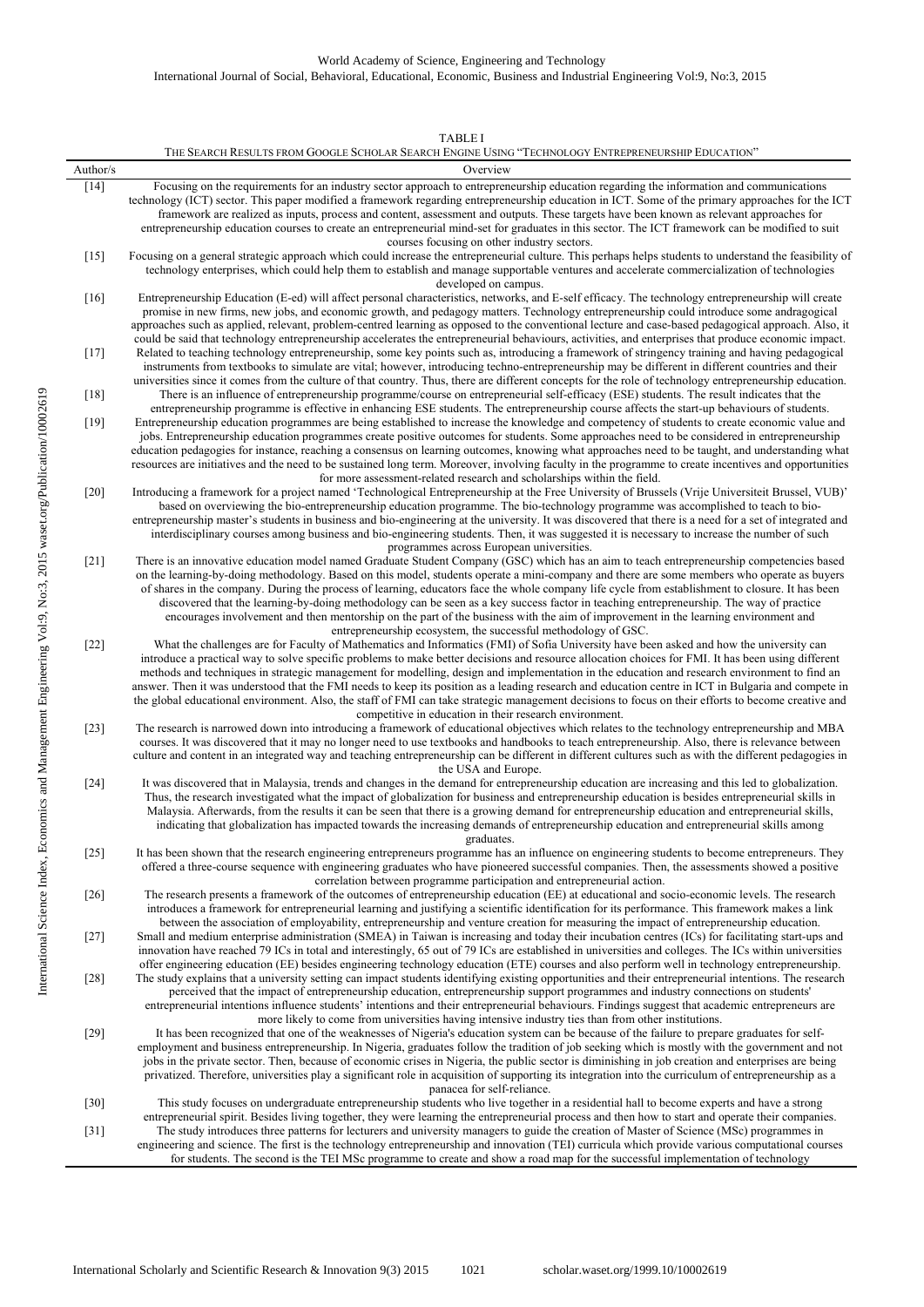#### World Academy of Science, Engineering and Technology International Journal of Social, Behavioral, Educational, Economic, Business and Industrial Engineering Vol:9, No:3, 2015

| Author/s       | Overview                                                                                                                                                                                                                                                                                                                                                                                                                                                                                                                                                                                                                                                                                                                                                                                                                                                                                                                                                                                                                                                                                                                                                                                               |
|----------------|--------------------------------------------------------------------------------------------------------------------------------------------------------------------------------------------------------------------------------------------------------------------------------------------------------------------------------------------------------------------------------------------------------------------------------------------------------------------------------------------------------------------------------------------------------------------------------------------------------------------------------------------------------------------------------------------------------------------------------------------------------------------------------------------------------------------------------------------------------------------------------------------------------------------------------------------------------------------------------------------------------------------------------------------------------------------------------------------------------------------------------------------------------------------------------------------------------|
|                | entrepreneurship graduate education; and the third is the teachers' TEAM to guide teachers with the stress on attracting and retaining the best<br>professionals in the field. The final outcome was that the technology entrepreneurship curriculum should be designed for university master's level<br>teaching and to use a mix of methods and observation techniques with the aim of assessing the feasibility and applicability for developing the                                                                                                                                                                                                                                                                                                                                                                                                                                                                                                                                                                                                                                                                                                                                                |
| $[32]$         | winning strategy for both graduates and lecturers.<br>The study shows that students need to be able to move from a fundamental understanding of their subject and then turn their knowledge into some<br>expertise to be an entrepreneur. There is an existing gap for technology and entrepreneurship $(TAE)$ for women. However, women who are<br>innovative and creative and also capable of working with computers can be recognised and then invited into technology entrepreneurship in society;<br>they will then train with risk management, decision-making, create opportunities, and solve problems.                                                                                                                                                                                                                                                                                                                                                                                                                                                                                                                                                                                        |
| $[21]$         | The Graduate Student Company (GSC) seems to be an innovative educational model which is based on learning-by-doing. This research reviews<br>the observation of European and global practices related to the field of entrepreneurship education and focuses on what can be a more practical<br>performance for the Junior Achievement–Young Enterprise (JA-YE) methodology for the Graduate Student Company. The result shows that the<br>learning-by-doing methodology is a key success factor in teaching entrepreneurship. The good patterns for entrepreneurship education are the<br>practice of encouraging involvement and mentorship on the part of the business community from university and encouraging the graduates to take a<br>role in doing business, then trying to improve the learning environment and entrepreneurship ecosystem.                                                                                                                                                                                                                                                                                                                                                 |
| $[33]$         | Technology entrepreneurship graduates have technical expertise which can lead them towards creativity and producing innovative products. This<br>mixture of competencies would enable the graduates and make them ready to develop new technologies whilst also having the mind-set to<br>commercialize them.                                                                                                                                                                                                                                                                                                                                                                                                                                                                                                                                                                                                                                                                                                                                                                                                                                                                                          |
| $[34]$         | Empirical learning can be seen as a considered premier for entrepreneurial education. In the USA, technology entrepreneurs are considered an<br>element of economic growth, job creation and global competitiveness. This study introduces a model for Accelerating Collegiate Entrepreneurship<br>(ACE) which shows a link between the theories of technology entrepreneurship creation to the curricula and pedagogical inputs. Some results show<br>that engineering students tend towards long-term entrepreneurial intent and are still taught and followed the traditional education system and this<br>system may not prepare and encourage students for the technology management. A longitudinal study is needed to change and make some effective<br>changes to the curriculum and pedagogy in a manner that helps accelerate the creation of successful technology entrepreneurs.                                                                                                                                                                                                                                                                                                           |
| $[35]$         | This study focuses on economic and entrepreneurship in China and tries to reach a sustainable economic growth model. Within China, the economy<br>can cause many problems, the same as in the other global areas and this would cause puzzling problems in China's economic growth. In China, the<br>growth-oriented projects are found in both private and state-owned enterprises. To have and maintain a successful growing country, this study<br>suggested that China needs to reduce wasteful distortions in resource allocation across firms, higher educations, and industries and eliminate<br>counterproductive discriminating policies.                                                                                                                                                                                                                                                                                                                                                                                                                                                                                                                                                     |
| $[36]$         | This research, introduces a systematic design for innovative talent among higher educators. In this regard, the study suggested the objectives of<br>innovative venture education as a starting point and destination, then performing the innovative education venture as the core and key of such<br>innovative venture education. Thus, this research is seen as establishing an operation mechanism model of innovative venture education in<br>institutions of higher learning.                                                                                                                                                                                                                                                                                                                                                                                                                                                                                                                                                                                                                                                                                                                   |
| $[37]$         | The University of Singapore re-launched a master's of science programme in the management of technology and this brings a new opportunity to<br>refresh the programme and introduce management of technology (MOT) courses. These courses include Intellectual Property Management,<br>Management of Industrial Research and Development, Systems Architecture, and Systems Engineering. Moreover, the study suggested a possible                                                                                                                                                                                                                                                                                                                                                                                                                                                                                                                                                                                                                                                                                                                                                                      |
| $[38]$         | approach for completing MOT programmes into the core engineering curriculum as a way to enhance the value of traditional professional degrees.<br>Entrepreneurship is growing in importance and introducing new opportunities with the aim of presenting a good career moment for engineering<br>students. The study suggested that engineering schools need to imbue an understanding of entrepreneurship knowledge; then come to an agreement<br>to answer why entrepreneurship is important, and a sense of how students might go about pursuing it.                                                                                                                                                                                                                                                                                                                                                                                                                                                                                                                                                                                                                                                |
| $[39]$<br>[40] | This study, with the aim of promoting equal rights and opportunities for the world's women, created a Platform for Action that focused on the<br>following 12 critical areas of concern: women and poverty, education and training of women, women and health, violence against women, women<br>and armed conflict, women and the economy, women in power and decision-making, institutional mechanisms for the advancement of women,<br>human rights of women, women and the media, women and the environment, and the girl child. In each area, serious barriers to the well-being,<br>equal treatment, and advancement of women still exist worldwide. The results related to women's contributions to science are contributing to: the<br>ethics of science; institutional barriers to advancing women; accountability in the use of resources for women's advancement; changes in science<br>education, and the need for dialogue among those with differing perspectives on the role of science and technology in the advancement of women.<br>This study recognised that universities know that the isolation of universities from the private sector could potentially set a big problem for a |
|                | sustainable university system. Also, this isolated environment could lead to the disappointed regional universities not building the capacity to<br>manage technologies. The research result shows that developing e-learning course for increasing the awareness and knowledge of students besides<br>building the competence of university officials and managers to manage university partnership and introducing technology to entrepreneurship<br>students is important because of raising awareness among students.                                                                                                                                                                                                                                                                                                                                                                                                                                                                                                                                                                                                                                                                              |
| [41]           | This study argues that while there is an agreement on the need for entrepreneurship to promote economic growth, there is a lack of support on how<br>entrepreneurship can be developed. The research accepts that there is a debate on whether entrepreneurs are born or made. The truth of the matter<br>seems to lie between these two extreme positions. The results show that entrepreneurship education brings some certainty such as new ideas and<br>support to new firms, government policy on new firms, government programmes for new firms, education and training support, research and                                                                                                                                                                                                                                                                                                                                                                                                                                                                                                                                                                                                    |
| $[42]$         | development transfer, and commercial and legal and professional infrastructure.<br>This study evaluates some efforts on developing and conducting projects which is done by the co-operation of entrepreneurial undergraduate<br>students. The students are from multiple universities and some are overseas. The aim of this project is to emulate the global engineering teams that<br>develop complex, multidisciplinary designs while targeting market-related constraints such as price, reliability, size and ease-of-use.                                                                                                                                                                                                                                                                                                                                                                                                                                                                                                                                                                                                                                                                       |
| $[43]$         | This study shows the development and increasing of entrepreneurial capacity within the university system and then hypothesizes that<br>entrepreneurship education (EE) programmes can play a role in developing this capacity. This paper investigates four fields of EE programmes:<br>first, to determine whether or not there are perceived advantages to collaboration between EE programmes and technology transfer departments;<br>second, to identify specific factors that impact the perceptions of entrepreneurs; then, to ask for relevant academics for perceived barriers to<br>collaboration; and finally, to identify whether collaborations already exist and categorise them.                                                                                                                                                                                                                                                                                                                                                                                                                                                                                                         |
| $[44]$         | The study shows educational orientation based on e-learning. Information technology and communications make some change in the culture of<br>learning, especially in teaching and learning. Some universities and institutions administer the distance with the help of ICT. This is known as e-<br>Education, e-Learning, e-Campus, e-digital, and Tele-Education. These e-education types have also provided digital libraries and offer e-books.<br>Benefits of information technology for education include: Management Information System, E-learning, Learning Media, Life Skill Keywords:<br>Learning, Vocational Education, ICT, E-Learning.                                                                                                                                                                                                                                                                                                                                                                                                                                                                                                                                                   |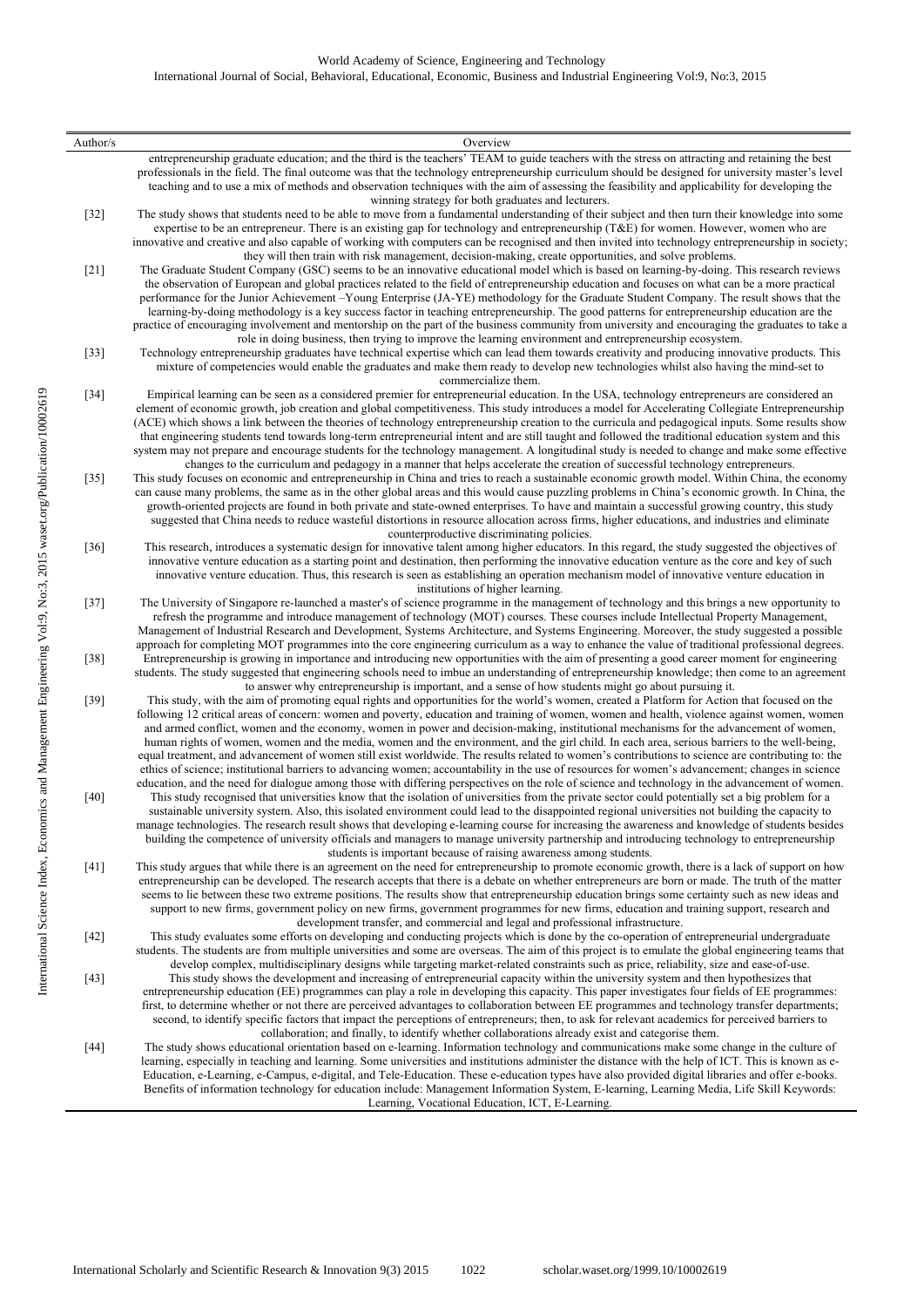## IV. WHY IS TECHNO-ENTREPRENEURSHIP IMPORTANT?

Reference [8] highlights that technological entrepreneurship is significant because it is based on recognising society's prospective, technology-concentrated commercial opportunities, gathering resources and organising speedy growth, as well as recognising the significant risk with the final target to achieve those opportunities for value creation. Moreover, with respect to development of economies and helping firms, techno-entrepreneurship seems to play a significant role [45]; these roles could be defined as interactions between academia and industry to exchange experiences besides sharing ideas, and for developing new technology to transfer it to the end-users through firms. In addition to this, it can be said that inventions and technological progress are both vital for manufacture and competitiveness and [46] says that techno-entrepreneurship is significant since it is helping companies to reach higher technology preparation levels and have a better chance of getting products to market. Reference [47] states that technoentrepreneurship is the transformation of existing technologies into value and this point is the view highlighted by manufacturing firms.

With reference to technology firms, [48], [49] report that technologies produce greater value when they are converted into new products and will provide returns for enterprises, investors and payments for designers as well as generate benefits for the whole society. Furthermore, [50], [51] illustrate that techno-entrepreneurship is important, since it brings advances in scientific and technological knowledge to create and capture value for a firm. Techno-entrepreneurship is explained as collaborative invention based on a shared vision of future changes in technology [52].

In addition, [53] mentions that techno-entrepreneurship is not only important for society and manufacturers, but it is also significant for individuals. Technological entrepreneurship involves the combination of behaviours, capabilities, and actions of entrepreneurs. This means that the technoentrepreneur needs to have capabilities and a vision of the future to recognise techno-opportunities within the society and try to act at the right time to identify prospects in the technomarket. Regarding the enterprise's capabilities, [53], [50] mention that some sensitivity in the initiative is needed to improve compelling value propositions and then make the business models with the aim of exploiting the existing opportunities. Reference [46] states that these capabilities can be referred to as techno-entrepreneurship capabilities.

With regards to techno-entrepreneurship capabilities, researchers such as [54]-[56] point out some elements of the technological entrepreneurship capabilities. They highlight that individual personality behaviours are important since they can impact entrepreneurs' intentions to start a business. The ability to recognise and exploit technological opportunities which will create new or improved products and effectively commercialise them can be seen as techno-entrepreneurship capabilities. Therefore, with an understanding of why technoentrepreneurship is vital, some researchers such as [56] suggest that teaching techno-entrepreneurship is also

important because it would prepare current and future generations of learners to recognise and act on hightechnology opportunities and thus it also needs academic attention [8]. Moreover, [57], [58] anticipated that technoentrepreneurship education would be needed to create future entrepreneurial leaders in our nation's emerging knowledgebased and technology-oriented economy. In addition, technoentrepreneurship education may be significant since it can contribute to the development of entrepreneurial skills and potential for business start-ups [51].

#### V.TECHNO-ENTREPRENEURSHIP IN EDUCATION AND TRAINING

Recent research identifies that techno-entrepreneurship in education and training can be introduced to both theoretically and practically oriented students [57], [58]. References [59], [60] point out that training in techno-entrepreneurship within universities can be organised as a separate subject or can be incorporated as a way of working within other subjects. Moreover, [61] mention that techno-entrepreneurship in higher education can be introduced as a tool and a working method to motivate learning in different subjects.

It is considered that techno-entrepreneurship in education and training may perhaps develop the personal characteristics and attitudes of students since [8] suggests that the training of techno-entrepreneurship may increase the knowledge of how to start one's own business and help students to recognise how to become innovative, and then lead to ground-breaking processes in existing enterprises.

In addition, [62] mentions that personality traits regarding techno-entrepreneurship education within universities by partly developing the innate nurturing and socialisation among entrepreneurship students. Universities and the educational system in general play a vital role in predicting and developing entrepreneurial traits. Despite university syllabuses for techno-entrepreneurship education needing to focus on encouraging independence, innovation, creativity and risk taking, the pedagogical approach should inspire students to make decisions, accept mistakes and learn from them [63].

#### VI. ROLE OF UNIVERSITIES IN OFFERING TECHNO-ENTREPRENEURSHIP EDUCATION

In the past two decades, entrepreneurship education has seen significant growth [64]-[66], and investment in technoentrepreneurship programmes seems to be increasing within universities. [67: 382] states that this growth "can be seen as indicative of widespread governmental belief in the positive impact that entrepreneurship can have on the socio-economic and political infrastructure of a nation". Besides increasing attention towards techno-entrepreneurship, some points can be suggested which should be of concern to universities and institutions when offering techno-entrepreneurship courses:

• The programmes may contain an introduction to technoentrepreneurship with focuses on identifying the background of technology firm formation. Furthermore, the aims of the programmes need to be precisely defined,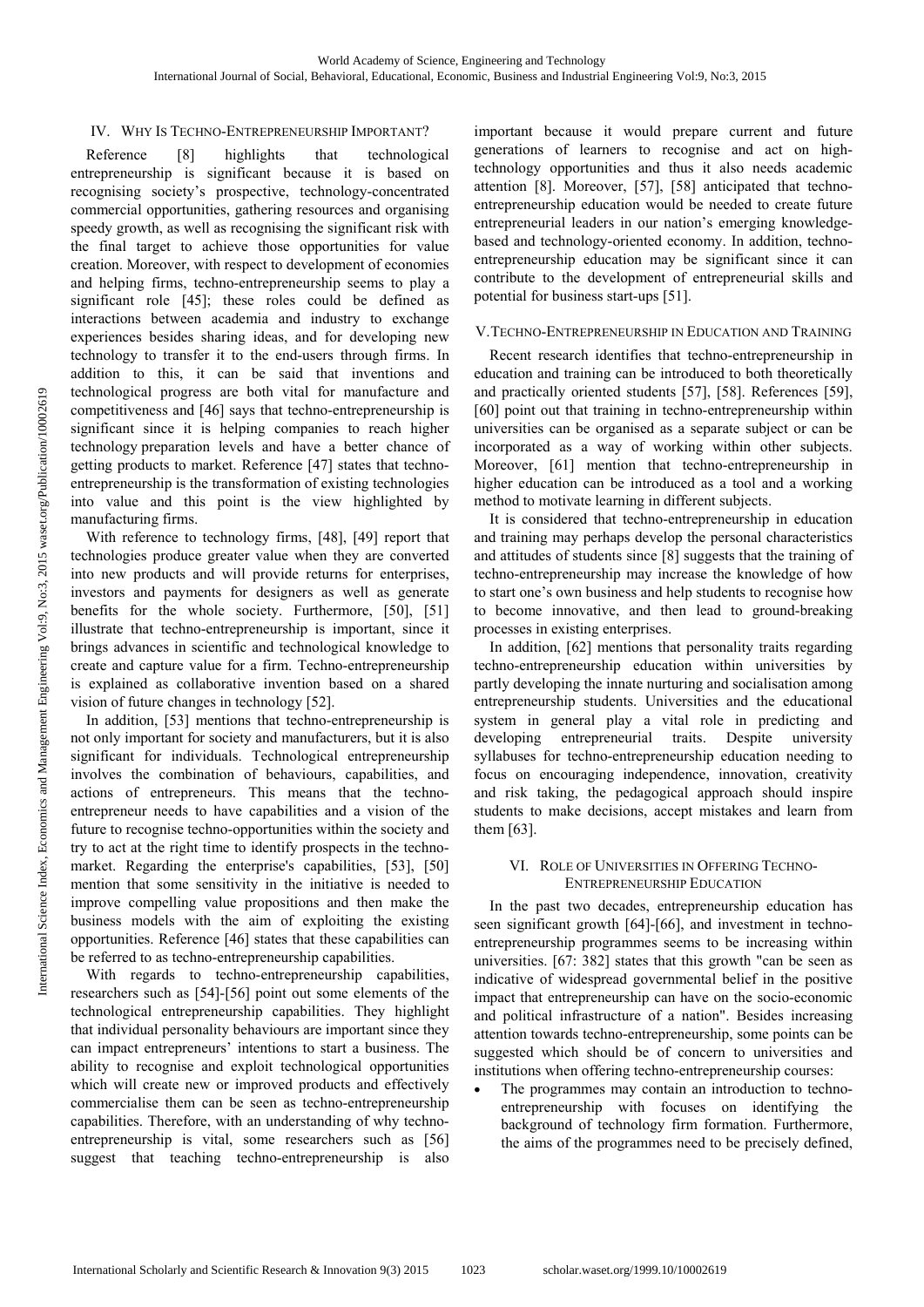the objectives explained and their related outcomes [69],[68].

- There should be a balance between the theoretical and practical aspects, for example, trying to make interactive and pragmatic methods; education through projects and learning by direct experience with the aim of learning when, how, and why techno-entrepreneurship affects the socio-economic development of a region; active selflearning and methods for self-development and selfassessment; also action-oriented pedagogy, group working and student-centred methods, and attention to understanding which mechanisms are needed to motivate students at a high level [70].
- Organising students' ability to work in a group and aimed at building a team spirit among techno-entrepreneurship students is vital since these would develop networks and spot opportunities for them to build up their own business [69], [70].
- Introducing and inviting guest lecturers are important, since this can develop a relationship with the local entrepreneurial environment and educators can also be a part of the relevant networks [68]. It has been stated that this brings a cooperative attitude with real business practice and industry (guest lecturers can be selected from patent law or company financing or any other discipline). Also, techno-entrepreneurs can be invited to guest lecture, with the aim of introducing techno-business to students and mentioning that techno-entrepreneurship is intricately linked to scientific advancements and technology; and the basis is on cooperative investigation and the production of new products that brings new assets and attributes into a firm.
- Practical experience through students collaborating with enterprises and being occupied on existing enterprise projects should be a concern for universities [69], [71].
- Universities need to highlight that technoentrepreneurship may involve projects which search for problems or claims for a particular technology, introduce new applications and launch new ventures, and achieve opportunities that may need to be achieved from scientific and technical knowledge, provided that their ultimate outcome is to create and capture value [67], [68], [72].

In addition, [73] mentions that the influence of universities in offering techno-entrepreneurship education for students is noticeable and that the students' attitudes and their perceptions and views towards entrepreneurship and their selfemployment intentions after passing these courses cannot be ignored. However, attention should be paid to the individuals' behaviour and their past experiences which could shape the universities' attitudes and intentions toward developing entrepreneurs who start a new business [74], [75]. On the other hand, [72], [68] claim that techno-entrepreneurship education seems to be an encouraging tool which is available to increase an individual's central approach, awareness and perception as well as their intent towards self-employment.

## VII. DOES HIGHER EDUCATION INFLUENCE TECHNO-ENTREPRENEURS' SKILLS AND SUPPORT IN SELF-EMPLOYMENT?

Some researchers such as [76]-[78] argue that achieving and experiencing higher education in becoming a technoentrepreneur may not have an influential role. In addition, [79]-[82] raise two arguments in support of this position: i) degrees and qualifications could deliver prestige or position rather than skills; and ii) higher education for entrepreneurs can be a form of 'credentialism' that might be a requirement point for companies and show the productivity of the employees, but having a higher education in technoentrepreneurship may not necessarily increase or influence the capabilities and change the behaviour of entrepreneurs. On the other hand, [83], [84] claim that receiving higher education for techno-entrepreneurs is essential, since higher education can bring a vision and mission to entrepreneurs and also increase the provision of managerial roles for them. Moreover, the [85] state that universities should introduce different courses such as problem solving, risk taking, leadership, team‐working, business planning, and entrepreneurship skill development to educate students to recognising opportunities. Therefore, it has been suggested that higher education could reduce market failings in students' understanding of techno-entrepreneurship [10]. References [83], [85] suggest that higher education can have a significant role in improving self‐employment results with the provision of support. In addition, access to informal networks positioned among their families and friends may be valuable to the graduate [86], [87]. Even so, higher education would provide them with access to other informal sources of support, for instance, meeting academics and learning from them, besides formal sources of support such as career advisory services. In addition, as mentioned previously, higher education can impact on techno-entrepreneurs' skills in self-employment [88] claim that institutions should first meet criteria with respect to how to express good practice in delivering technoentrepreneurship education for educators; then, focus on how to teach entrepreneurship to be effective and have an applied influence in concrete terms. Only after this, can institutions introduce effectiveness and success in implementing technoentrepreneurship education programmes. In this regard, [89] indicates that universities should pay attention to the way that entrepreneurship teaching needs to be delivered by focusing on "how to teach", and not the specific content of the teaching. Moreover, to impress the university's role on techno-entrepreneurs' self-employment, [90], [69] mention that researchers and educators, policymakers, and business owners suggest that a business can be highly successful if different levels of business experience besides entrepreneurial experience are found to be analytical or predictive within an early entrepreneurial intention. These varieties of involvement and experiences can be found as a basis for modifying explicit educational programmes targeted at students to increase the prospect of distinguished new venture creation [91].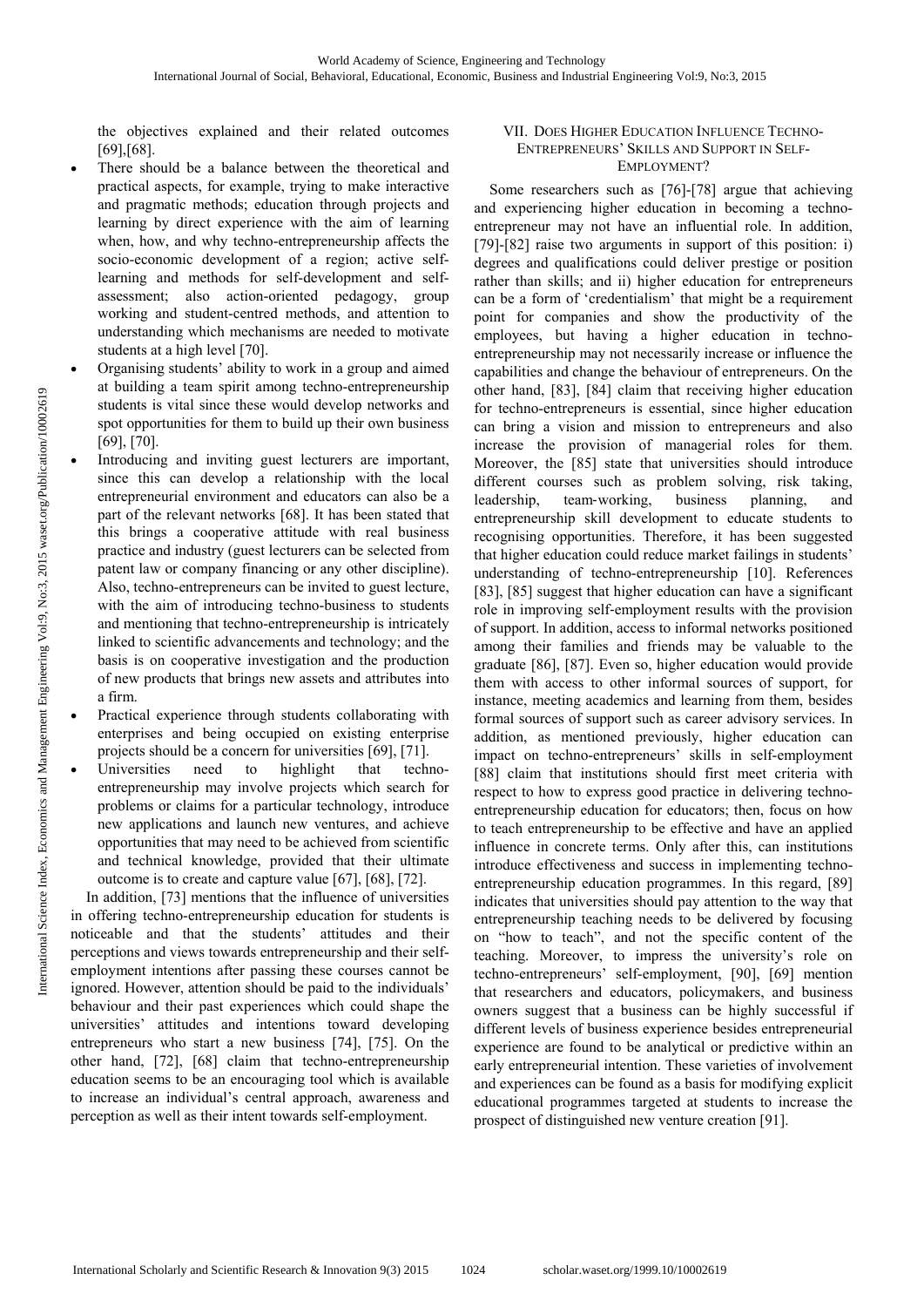### VIII.COMPARISON OF LITERATURE REVIEW

As mentioned earlier this research compared the relevant literature to the aim and objective of this research and from Google Scholar and other search engine only 32 articles found relevant to this study (in Table I part one, two and three all the 32 articles reviewed). Now after looked inside the 32 articles 6 out of them had similar details, aims, objectives, and keywords and were closer to the current study. Thus, this section looked closely inside those 6 articles. These 6 particular articles have been chosen because: i) their research area was similar to the aim of the current study; ii) their objectives were close to the current research; iii) they mentioned some existing gaps which are relevant to the existing gaps and limitations in this study which are being discussed later on this paper; iv) their keywords were closer and more relevant to the current research, and vi), overall the above papers have been chosen since they were all selected in a search based on the influence of techno-entrepreneurship education on self-employment and the intention of students, besides an investigation on the desirability of selfemployment and interest in entrepreneurial self-efficacy.

|        | <b>TABLE II</b><br>COMPARISON OF DIFFERENT LITERATURE REVIEWS REGARDING TECHNO-ENTREPRENEURSHIP EDUCATION |                                                                                                                                                                    |                                                            |                                                                                                                                    |                                                                                                                                                                                                                                                                                                                 |            |        |                                                                                                                                                                   |
|--------|-----------------------------------------------------------------------------------------------------------|--------------------------------------------------------------------------------------------------------------------------------------------------------------------|------------------------------------------------------------|------------------------------------------------------------------------------------------------------------------------------------|-----------------------------------------------------------------------------------------------------------------------------------------------------------------------------------------------------------------------------------------------------------------------------------------------------------------|------------|--------|-------------------------------------------------------------------------------------------------------------------------------------------------------------------|
| Author | Journal                                                                                                   | Approach                                                                                                                                                           | Dependent                                                  | Methodology                                                                                                                        | Research Gap                                                                                                                                                                                                                                                                                                    | Level      | Sample | Result                                                                                                                                                            |
|        |                                                                                                           |                                                                                                                                                                    | Variable                                                   |                                                                                                                                    |                                                                                                                                                                                                                                                                                                                 |            | Size   |                                                                                                                                                                   |
| [69]   | European<br>Economic<br>Review                                                                            | Students' interest in<br>entrepreneurial self-<br>efficacy and help<br>them on reaching self-<br>employment goals                                                  | Students'<br>entrepreneursh<br>ip skills and<br>motivation | Use of<br>quantitative<br>(analysis,<br>questionnaires and<br>observations),<br>qualitative<br>(interviews)                        | Did not examine what courses<br>could be more effective on<br>techno-entrepreneurship<br>students to capture their<br>attention and intention about<br>entrepreneurship.                                                                                                                                        | University | 104    | Effect on students' self-<br>assessed entrepreneurial<br>skills is insignificant and the<br>effect on the intention to<br>become an entrepreneur is<br>negative.  |
| $[92]$ | Journal of<br>Economic<br>Behaviour<br>&<br>Organizati<br><sub>on</sub>                                   | Techno-<br>entrepreneurship<br>subjects influence<br>students' perceived<br>desirability of self-<br>employment                                                    | students'<br>entrepreneursh<br>ip skills,<br>intention     | Use of<br>quantitative<br>(discourse)<br>analysis),<br>qualitative<br>(interviews)                                                 | This study did not examine that University<br>what courses could be taught to<br>techno-entrepreneurship<br>students to increase their<br>intention. Also, this study did<br>not track the stability of<br>entrepreneurial intention.                                                                           |            | 196    | Intentions decline, positive<br>effect on self-assessed<br>entrepreneurial skills.                                                                                |
| [93]   | Journal of<br>Enterprisi<br>ng Culture                                                                    | Students' perceived<br>desirability of self-<br>employment and<br>interest in<br>entrepreneurial self-<br>efficacy affects their<br>self-employment<br>purposes    | Students'<br>entrepreneurial<br>inclination                | Use of<br>quantitative<br>(open-ended<br>questions, content<br>analysis,<br>discourse<br>analysis),<br>qualitative<br>(interviews) | Did not track techno-<br>entrepreneurship graduated<br>students to analyse whether<br>they start-up their new<br>businesses or not; and did not<br>investigate the impacts of<br>duration techno-<br>entrepreneurship education<br>courses.                                                                     | University | 119    | Participation in the<br>entrepreneurship course has<br>no significant effect on start-<br>up inclinations.                                                        |
| $[94]$ | Journal of<br><b>Business</b><br>Venturing                                                                | Involvement in<br>techno-<br>entrepreneurship<br>subject influence<br>students' perceived<br>desirability of self-<br>employment.                                  | entrepreneurial<br>attitudes.<br>intentions                | Use of<br>quantitative<br>(questionnaires<br>qualitative<br>(interviews).                                                          | Did not investigate how long<br>techno-entrepreneurship<br>coursers should be taught to<br>and observations), enterprise students; also did not<br>track whether the achieving<br>intention and the impact of<br>techno-entrepreneurship is<br>stable or whether the intention<br>can be lost after graduating. | University | 124    | There is a link between<br>entrepreneurship education<br>and entrepreneurial attitudes<br>and intention and inspiration<br>is the programme's biggest<br>benefit. |
| [95]   | Entrepren<br>eurs-hip<br>Managem<br>ent                                                                   | Students' perceived<br>desirability of self-<br>employment and<br>interest in<br>entrepreneurial self-<br>efficacy effect on<br>their self-employment<br>purposes. | entrepreneurial<br>skills                                  | Use of<br>quantitative<br>(semi-structured,<br>content analysis),<br>qualitative<br>(interviews).                                  | This study did not investigate<br>how universities can improve<br>their taught lessons for techno-<br>entrepreneurship education for<br>bringing the attention to all<br>entrepreneurship students.                                                                                                             | University | 307    | Only half of the students<br>perceived their skills to be<br>improved.                                                                                            |
| [96]   | Education<br>$+$ Training                                                                                 | Students' interest in<br>entrepreneurial self-<br>efficacy and helping<br>them on reaching<br>self-employment<br>goals.                                            | quality of<br>business start<br>ups                        | Use of<br>quantitative<br>(questionnaires<br>and observations),<br>qualitative<br>(interviews),                                    | Did not examine what courses<br>may be needed to be taught to<br>techno-entrepreneurship<br>students to get their intention;<br>also did not analyse how long<br>techno-entrepreneurship<br>courses should be taught for<br>their impact on<br>entrepreneurship students.                                       | University | 210    | Effect of entrepreneurship<br>education will be long-term.                                                                                                        |

As shown in Table II, each research study has its own particular dependent variable, methodology, gaps and results. Since the method of choice for this research is comparing literature reviews, then the aim of this section is to compare the selected literature based on their approaches, methodology, gaps and results in the area of techno-entrepreneurship education.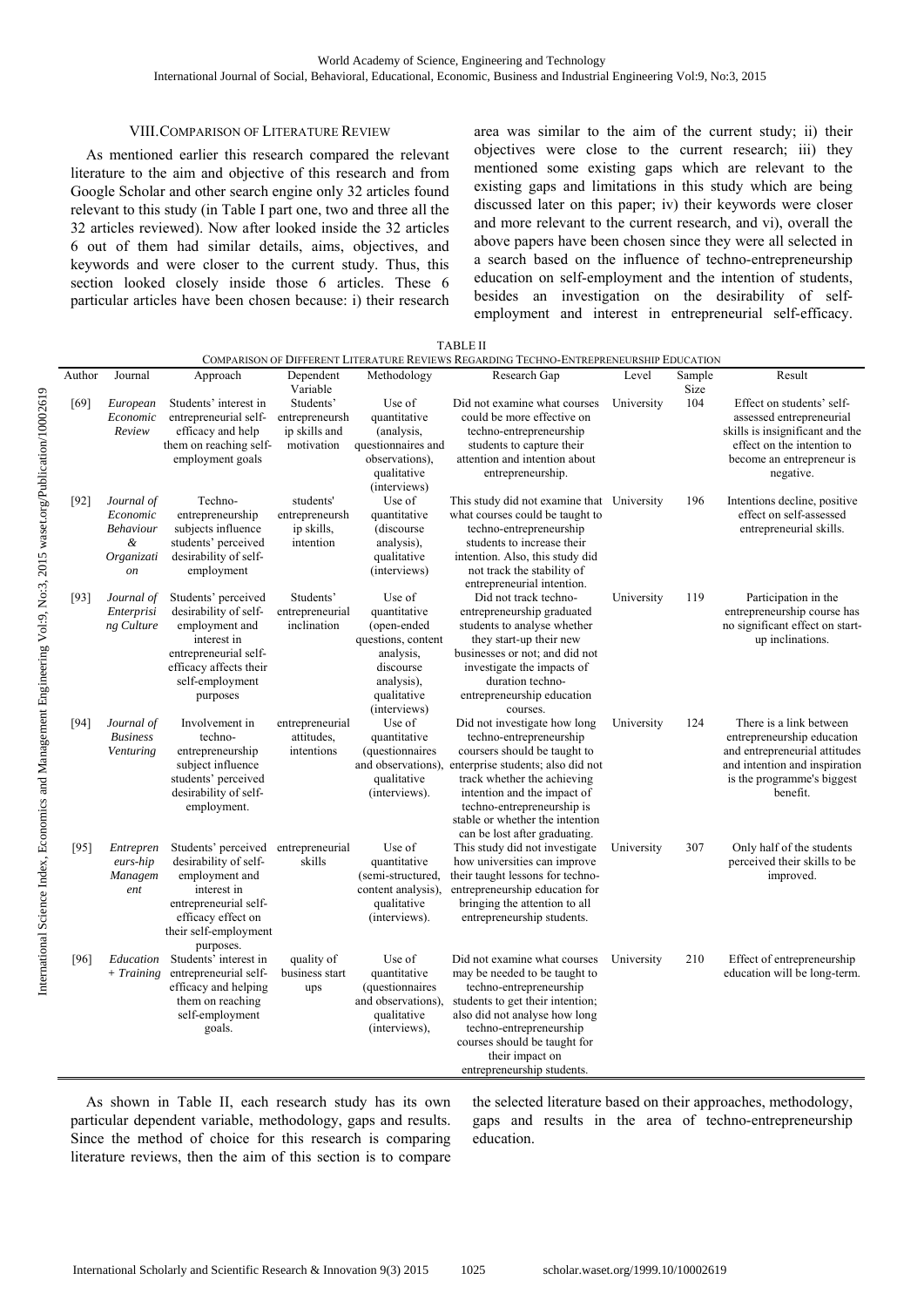As seen in Table II in the approach column, the selected literature has similar objectives to the current research. The articles all mention the main subject of technoentrepreneurship and its encouragement for students' perceived desirability of self-employment, with investigations on techno-entrepreneurship education and the impact of this subject on students' self-efficacy and help for participants to reach self-employment goals.

The methodology in the selected literature is both qualitative and quantitative approaches. The quantitative methodology consisted of strategic analysis, questionnaires, observations, discourse analysis, open-ended questions, content analysis, and semi-structured interviews. The qualitative methodology used was interviews among university students who have taken techno-entrepreneurship subjects. Furthermore, as seen from Table II in the level column, the selected literature used samples from universities. Moreover, the sample size column in Table II shows that the number of participants who had a role and were interviewed for the respective research. Moreover, as shown in Table I there are some gaps in the selected literature. The indicated gaps were about existing limitations which the chosen studies did not focus on. For instance, some literature mentioned a gap as the lack of investigation into how long technoentrepreneurship courses should be taught to enterprise students. Also, there is a gap in tracking whether the increasing new venture creation intention by students and the impact of techno-entrepreneurship is stable or whether the intention is then lost after graduating. In addition, some of the selected literature highlighted a gap in higher education not examining what courses could be taught to technoentrepreneurship students to increase their intention, and a lack of tracking on the stability of entrepreneurial intention to create new ventures, after graduation. Besides, other chosen literature noted the lack of tracking techno-entrepreneurship graduated students to analyse whether they start-up their own new businesses or not; and an absence of an investigation into the impact of the duration of techno-entrepreneurship education courses for techno-entrepreneurship students. Furthermore, some studies mentioned the gap as the absence of an examination as to what courses may need to be taught to techno-entrepreneurship students to get their intention; besides, some others noted the gap as the lack of analysis on techno-entrepreneurship courses which should be taught and for how long in order for it to have an impact on technoentrepreneurship in students. It seems from Table II that most

of the chosen articles have some similarities in their gaps and limitations. In addition, as seen in Table II, the results from the chosen literature differ. Some of the researchers concluded that techno-entrepreneurship education has an influence on students and their future self-employment; other researchers noted that techno-entrepreneurship education stimulates students' interested then increases their entrepreneurial selfefficacy alongside helping them to reach their selfemployment goals. However, some researchers from Table II argue that techno-entrepreneurship education may not encourage students in their entrepreneurial self-efficacy or effect their self-employment purposes. The next section explains further what the findings of this research are.

## IX. OVERVIEW OF IMPACT OF STUDIES ON TECHNO-ENTREPRENEURSHIP

As seen from Table II, there are different views based on whether techno-entrepreneurship education influences the selfemployment and self-efficiency of students and their future goals. Reference [97] illustrates that most of the self-made techno-entrepreneurs have agreed that entrepreneurship can be taught; however, entrepreneurship professors and students who join their entrepreneurship classes around the world will most probably have a different point of view. References [54], [61] mention that higher education in techno-entrepreneurship in general has a positive impact on entrepreneurship and there is a relationship between education and the probability of becoming an techno-entrepreneur and the possibility of having achievement as an entrepreneur.

The findings from the selected literature review show that there are different thoughts regarding the answer in: i) whether techno-entrepreneurship education interests students in entrepreneurial self-efficacy to start-up their own business; ii) whether the techno-entrepreneurship education subject would influence students to realise the desirability of selfemployment; and iii) whether techno-entrepreneurship education interest perceived students as having a greater length of time in business. Table II provides an overview of the selected literature categorised which answers the above questions, based on the significant and positive impact of techno-entrepreneurship and those who agreed to any significant effect of techno-entrepreneurship education. In the following table, the above questions from selected literature reviews are gathered.

|                                                                                                                         |                                                   | <b>TABLE III</b>                          |                                                           |  |  |
|-------------------------------------------------------------------------------------------------------------------------|---------------------------------------------------|-------------------------------------------|-----------------------------------------------------------|--|--|
| OVERVIEW OF THE SELECTED LITERATURE BASED POSITIVE AND NEGATIVE VIEWS ON INFLUENCE OF TECHNO-ENTREPRENEURSHIP EDUCATION |                                                   |                                           |                                                           |  |  |
| STUDIES REPORTING NEGATIVE IMPACT OF HIGHER EDUCATION REGARDING TECHNO-ENTREPRENEURSHIP                                 |                                                   |                                           |                                                           |  |  |
| [69]                                                                                                                    | Unimportant impact of techno-entrepreneurship     | Insignificant influence of the techno-    | Ineffective of techno-entrepreneurship education on       |  |  |
| [92],                                                                                                                   | education on students self-efficiency to start-up | entrepreneurship education subject on     | perceiving students on having a greater length of time in |  |  |
| [93]                                                                                                                    | their businesses                                  | students to recognize the desirability of | business                                                  |  |  |
|                                                                                                                         |                                                   | self-employment                           |                                                           |  |  |
| STUDIES REPORTING POSITIVE IMPACT OF HIGHER EDUCATION IN TECHNO-ENTREPRENEURSHIP                                        |                                                   |                                           |                                                           |  |  |
| [94]                                                                                                                    | Importance of the impact of techno-               | Significant influence of the techno-      | Effective of techno-entrepreneurship education on         |  |  |
| [95]                                                                                                                    | entrepreneurship education on students' self-     | entrepreneurship education subject on     | perceiving students on having a greater length of time in |  |  |
| [96]                                                                                                                    | efficacy to start-up a business                   | students to recognize desirability of     | business                                                  |  |  |
|                                                                                                                         |                                                   | self-employment                           |                                                           |  |  |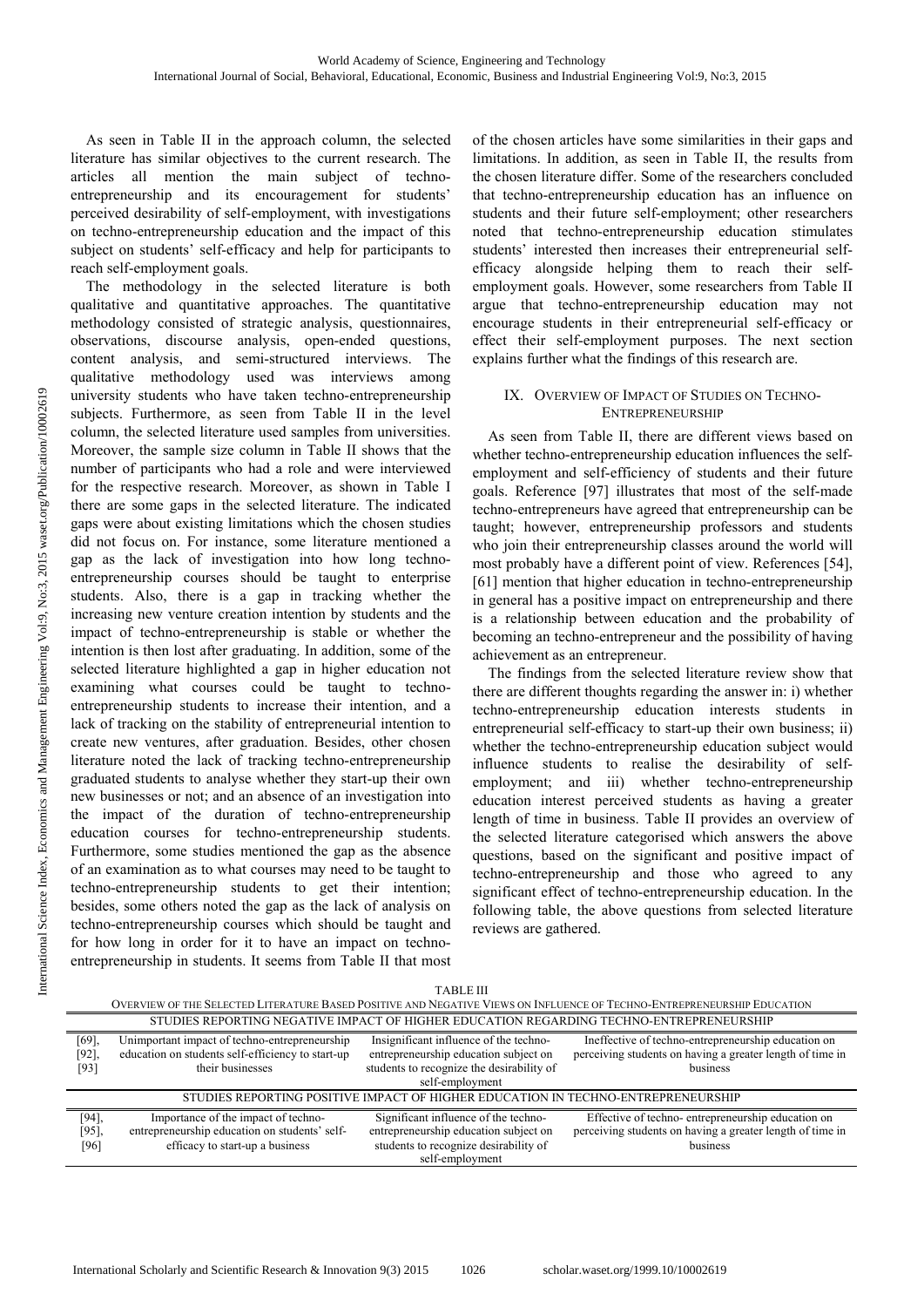As seen in Table III, there are positive and negative points of view on the answers to whether techno-entrepreneurship education brings an interest to students regarding self-efficacy to start their own business, and whether the technoentrepreneurship education subjects could create some encouragement in techno-entrepreneurship students to recognise the desirability of self-employment, besides the impact on interest perceived students on having a greater length of time in business.

Some literature such as that from [92], [93], [70] found that teaching techno-entrepreneurship education has an insignificant and unclear effect on students and their selfemployment in the future. On the other hand, other researchers, for instance, [94], [95], [96] and discovered that teaching techno-entrepreneurship has some possible impact based on students self-assessment and self-employment to reach their future goals and start-up their new businesses. The next section analyses the findings of the selected literature based on Tables II and III.

## X.FINDINGS

As seen from Tables II and III, some of the researchers such as [70], [92], [93] found that teaching techno-entrepreneurship education has an insignificant and unclear effect on students and their self-employment in the future. On the other hand, other researchers, for instance, [94]-[96] discovered that teaching techno-entrepreneurship has some possible impact based on students self-assessment and self-employment to reach their future goals and start-up their new businesses. The next section analyses the findings of the selected literature based on Tables II and III. conclude that technoentrepreneurship education may not be effective for students and does not help them in their future self-employment. They claim that the basis for teaching techno-entrepreneurship could have an effect on students' self-assessment; however, it may not play a significant role on students' intentions to become an entrepreneur in the future. The mentioned studies of [69], [92], [93] are interesting because their research outcomes seem to contradict all other previously conducted research studies. In this regard, the completed studies by these researchers conclude that the negative impact of techno-entrepreneurship education on students' intentions to become an entrepreneur in the future is possibly related to the programme design at the universities. They provide two explanations for the negative result. First, the introduced programmes for technoentrepreneurship education may have been ineffective. Second, participation in the entrepreneurship education programme could have been compulsory, possibly making students feel forced into it. References [69], [92], [93] note that compulsory courses are offered to both entrepreneurialminded and non-entrepreneurial-minded students in the group of participants which they interviewed. Therefore, being obliged to take the course reduced students' motivation and their intention for such a course. However, [98] argues that the decline in entrepreneurial intention could possibly be related to a socially required effect as participants on the technoentrepreneurship course may discover that they have no

aptitude for an entrepreneurial career and change course; thus, the decline in students' intention may not necessarily be related to the failure of the programme. Moreover, [94]-[96] and determine that techno-entrepreneurship education can bring an interest in entrepreneurial self-efficacy and help students in reaching self-employment goals, besides increasing students' perceived desirability for self-employment and having an effect on interesting students' in entrepreneurial self-efficacy and their self-employment purposes. In addition, it was illustrated that techno-entrepreneurship education increases the intention in students and [94], [95] point to the intentions as specified by attitudes. These attitudes are mentioned as perceived behavioural control, targets for startup activities, and study programmes which are related to independent variables, for example, learning, motivation and consumption of resources. Furthermore, [94]-[96], [99] suggest that techno-entrepreneurship education introduces some perspectives to students such as the advantage of a pool of resources which can help participants to estimate their business ideas and then try to develop their thoughts into planning and venture. Besides this benefit of access to resources, [100], [101] also highlight that participants have a chance to join a group of entrepreneurial-minded fellow students to build a team. Then, during the business-planning activities, students can get advice from lecturers, technology transfer officers, and their colleagues and use a business plan competition to test their venture. Also, participants can operate networking events to access recruitment along with receiving advice and getting referrals to investors.

Alongside investigating the impact of technoentrepreneurship education programmes from reviewing the literature, some issues were mentioned as an agreement for the efficiency of techno-entrepreneurship education within universities [94]-[96], [99] these were;

- the overall impression of length of entrepreneurship education on entrepreneurial intention [69], [93].
- steadiness and permanence of techno-entrepreneurial intention after the end of the techno-entrepreneurship education programme
- linking and trying to make connections between entrepreneurial intention and venture creation [70], [92].
- Meanwhile, [92], [95], [96] note that the duration of techno-entrepreneurship education is significant since longer programmes can bring a chance for participants to understand what underpins the offered courses. Also, they would have a chance to find connections and do some networking among entrepreneurs and business owners.

Furthermore, there were some gaps in the selected literature reviews. References [95], [96], [69] in their investigation on the influence of teaching techno-entrepreneurship among university students did not examine what courses could be more effective for techno-entrepreneurship students to capture their attention and intention about entrepreneurship. Besides, [92], [96] have some gaps in their research about a lack of examination on what courses could be taught to technoentrepreneurship students to increase their intention and also, these studies did not track the stability of entrepreneurial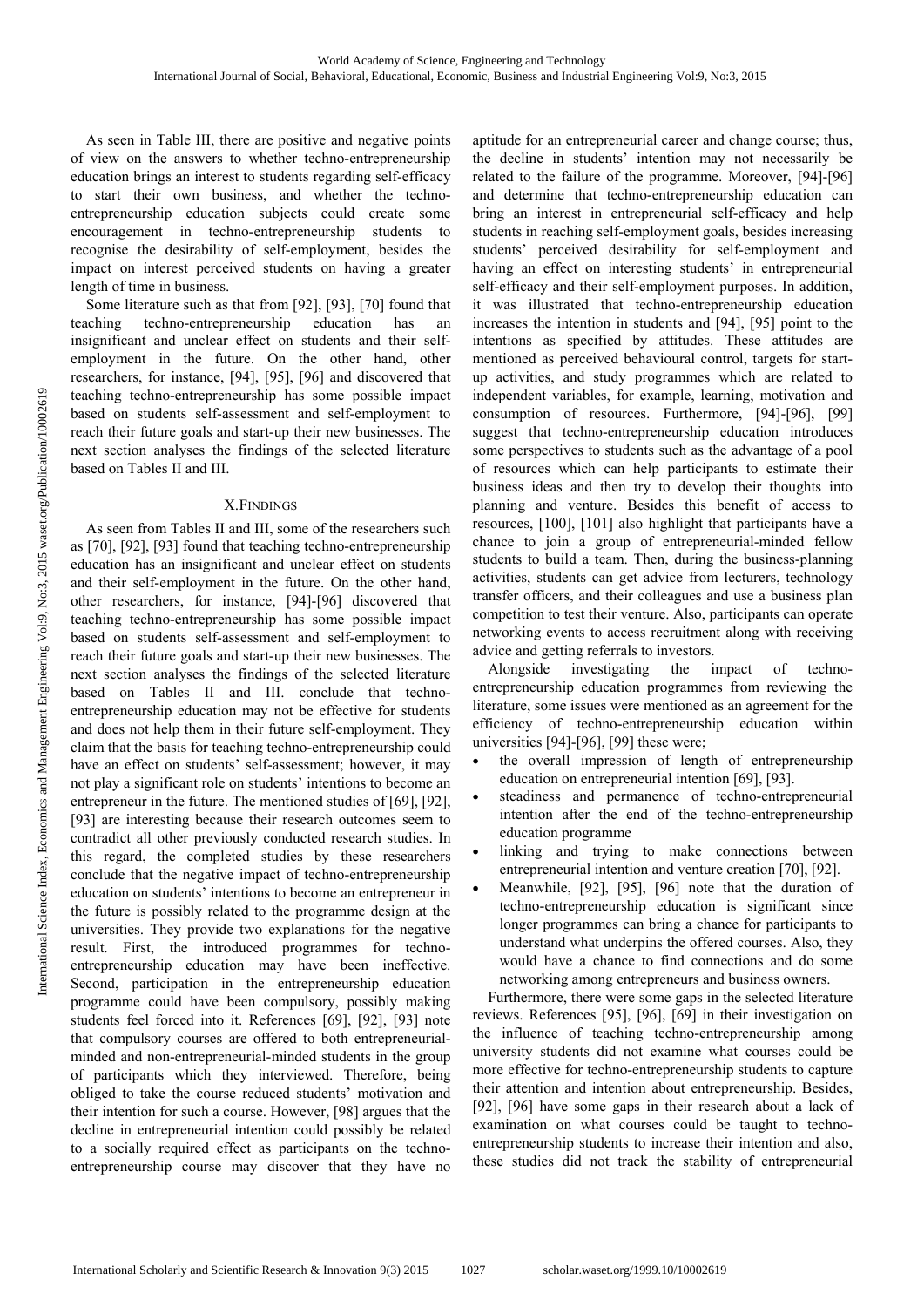intention among techno-entrepreneurship students. Moreover, a gap in the [93] study was the absence of tracking technoentrepreneurship graduated students to analyse whether they had started up their new businesses or not. Additionally, some researchers such as [93], [94], [96] had a similar gap in their research. These papers did not investigate the impact of duration on techno-entrepreneurship education courses on techno-entrepreneurship; they did not examine how long techno-entrepreneurship courses should be. Also, in [96], the authors did not examine what courses may need to be taught to techno-entrepreneurship students to get their intention for start-up a new businesses.

In summary of the findings, the selected literature followed similar objectives and approaches. They were all searched based on examining whether techno-entrepreneurship education interested students in entrepreneurial self-efficacy and helped them in reaching self-employment goals, besides investigating how involvement in the techno-entrepreneurship subject influences students' perceived desirability of selfemployment. However, the selected literature is close to the aim of this current research and they have some gaps and limitations in their findings. They did not investigate what courses could be more suitable specifically for teaching techno-entrepreneurship education and how long these courses should take and be taught to techno-entrepreneurship students. In addition, the chosen studies have some gaps in the absence of tracking techno-entrepreneurship graduated students to analyse whether they have their new venture or not.

After analysing the above findings, it can be concluded that:

- Teaching techno-entrepreneurship education has an influence on students' intention and their future selfemployment; however, what courses need to be covered and the duration of the subjects may need to be considered by universities.
- There is a link between techno-entrepreneurship education and entrepreneurial attitudes and students' intention; even so, there is a gap on tracking whether the gaining intention and the impact of technoentrepreneurship is stable or whether the intention can be lost after graduating.
- Techno-entrepreneurship courses may not have a significant effect on students' self-assessed entrepreneurial skills; nevertheless, there are some gaps in the investigation of how universities can improve their taught lessons for techno-entrepreneurship education to bring their attention to all entrepreneurships and improving self-assessment in techno-entrepreneurship students.

## XI. LIMITATIONS OF THIS STUDY

There are some limitations in the current research. Since time was short, the researcher did not have enough time to gather more data from other literature reviews. Thus, that has made the current research narrow in its comparison of 6 articles. Moreover, regarding the time, the researcher did not have enough time to expand her research and look into more sources from different search engines. Searching for the

current research is mostly based on Google scholar, the Emerald search engine, and some management and entrepreneurship education journals. Therefore, time constraints brought some limitations into this study.

Although the area of research of the current study offers great research opportunities, it would be more manageable to define a context and then investigate that specific background. In the current research, the researcher could not select and search based on a significant context because of time constraints.

There are some relevant questions with regards to the aim and objectives of the current research, for instance, the best time to learn techno-entrepreneurship, what the impact is on the duration of techno-entrepreneurship courses, and what the role of techno-entrepreneurship educator behaviours on their self-employment is after graduation, which were not taken into account separately as an individual objective in this current study.

## XII. SUGGESTIONS FOR FUTURE RESEARCH

The field of techno-entrepreneurship education research is a new area to investigate; therefore, it would be beneficial for further research in the following areas:

- What modules or programmes of techno-entrepreneurship education need to be offered to students?
- Teaching techno-entrepreneurship education is useful for which kind of groups of participants? In other words, how can we understand which kind of programme is most suitable to offer and with which target group? (There is a need to consider the content, design and delivery of lessons for the target group.)
- Finally, how can we be selective in offering subjective programs to participants for techno-entrepreneurship education and how should programme leaders recognise which objectives of techno-entrepreneurship education can be more appropriate for school students versus university students versus mature adults?

# XIII.CONCLUSION

In conclusion, it has been recognised that technoentrepreneurship is economically significant. It helps to develop and improve the economy as it has been seen to be essential for start-ups and growing firms. Technoentrepreneurship is significant since it brings inventions and technological progress into the market by introducing technological products with the aim of adding value into manufacturing and competitiveness. Since technoentrepreneurship is important, techno-entrepreneurship education and training in this new subject to students also needs to be considered. Techno-entrepreneurship educates managers, engineers, and scientists and this includes providing entrepreneurs with the tools to take ideas to market. Thus, as a result, teaching technological entrepreneurship to prepare current and future generations of learners to recognise and act on high-technology opportunities also needs academic attention. Moreover, techno-entrepreneurship is important in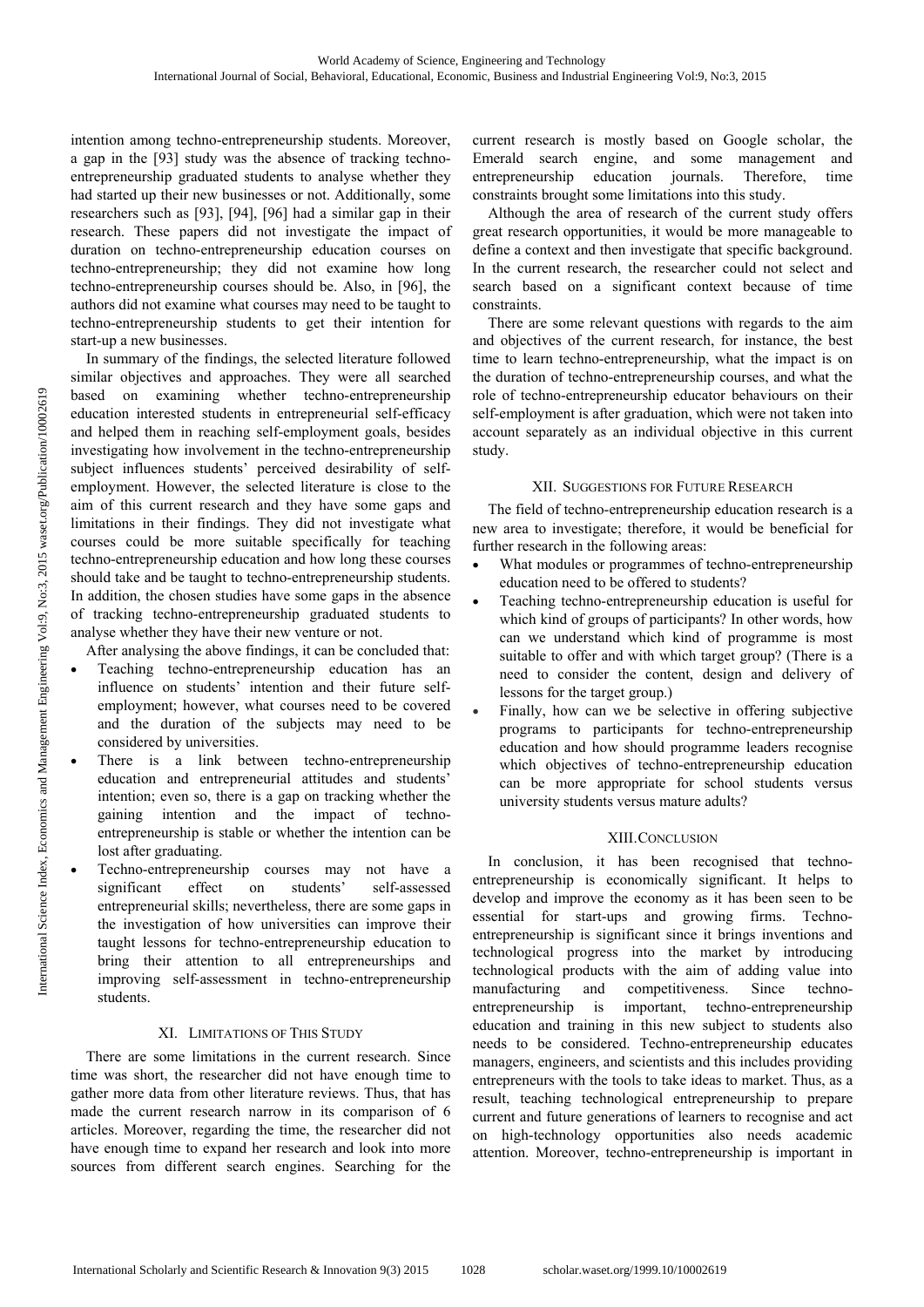education and training because it is suggested that it develops the personal characteristics and attitudes of students.

In teaching techno-entrepreneurship education, universities play an important role. In this regard, they need to know and be trained about what modules are significant and more effective for techno-entrepreneurship students and how tutors can be trained in transferring the knowledge to participants. Within universities, techno-entrepreneurs can be invited as guest lecturers and then present techno business to students; also universities can make a link between students and technoentrepreneurs with the aim of helping techno-entrepreneurship educators to become familiar with the real business world, besides introducing new networks.

The method of choice for the current research was a comparison of different literature reviews together. The researcher selected 6 articles to compare them based on their dependent variables, methodology, gaps and results. The papers were chosen because of their research approaches and their aims were close to the purpose of the current research as they were investigating what the impact of technoentrepreneurship education on self-employment. The selected articles all mention the techno-entrepreneurship subject and its encouragement for students' perceived desirability of selfemployment, with investigations into techno-entrepreneurship education and the impact of this subject on students' selfefficacy and help for participants to reach self-employment goals.

From the selected literature, [92], [93], [69] argued that techno-entrepreneurship education may not be effective for students and help them in their future self-employment. These researchers state that the basis for teaching technoentrepreneurship could have an effect on students' selfassessment, but it may not play an important role in students' intentions to become an entrepreneur in the future. On the other hand, [94]-[96] claim that techno-entrepreneurship education can bring an interest in entrepreneurial self-efficacy and could also help participants in reaching self-employment goals. They highlight that techno-entrepreneurship education may increase students' perceived desirability for selfemployment and that this then has an effect on interesting students' in entrepreneurial self-efficacy and their selfemployment purposes. There are some gaps in the selected literature, for instance, the absence of an investigation into what courses need to be taught in techno-entrepreneurship education and how long the duration of those offered courses should be. Also, the chosen studies have some gaps about tracking techno-entrepreneurship graduates to analyse whether they have started their new business or not.

In summary, participation in a techno-entrepreneurship education programme increases the probability of becoming self-employed; in other words, techno-entrepreneurship education has an influence on students' intention and selfemployment. However, there is a need for further research for universities to investigate what courses are applicable to techno-entrepreneurship participants. The duration of offered subjects may also need to be considered by universities. Moreover, techno-entrepreneurship education and

entrepreneurial attitudes are bound together in students' intentions, but researchers need to track the intention of the techno-entrepreneurship students and examine the stability of this intention after graduation.

#### **REFERENCES**

- [1] Jones-Evans, D. (1995). A typology of technology-based entrepreneurs: A model based on previous occupational background. International Journal of Entrepreneurial Behaviour & Research, Vol. 1(1), ISSN: 1355-2554.
- [2] Lui, T. (2005). Technology entrepreneurial styles. *International Journal of Technology Management*, Vol. 29(1/2).
- [3] Collins, L., Hannon, P.D., and Smith, A. (2004). Enacting entrepreneurial intent: the gaps between student needs and higher education. *Education + Training*, Vol. 46(8/9), pp.454-63.
- Guerrero, M., Rialp, J., and Urbano, D. (2008). The impact of desirability and feasibility on entrepreneurial intentions: a structural equation model. *International Entrepreneurship and Management Journal*, Vol. 4(1), pp.35-50.
- [5] Laukkanen, M. (2000). Exploring alternative approaches in high-level entrepreneurship education: creating micro-mechanisms for endogenous regional growth. *Entrepreneurship and Regional Development*, Vol. 12(1), pp.25-47.
- [6] Kirby, D.A. (2005). Entrepreneurship education: can business schools meet the challenge? *Proceedings of the 2005 San Francisco-Silicon Valley Global Entrepreneurship Research Conference, San Francisco, CA*, pp.173-93.
- [7] Audretsch, D.B. and Thurik, A.R. (2000). Capitalism and democracy in the 21st century: From the managed to the entrepreneurial economy. *Journal of Evolutionary Economics*, Vol. 10(1–2), pp.17–34.
- [8] Antoncic, B., and Prodan, I. (2008). Alliances, corporate technological entrepreneurship and firm performance: testing a model on manufacturing firms. *Technovation*, No.28, pp.257-65.
- [9] Gurel, E., Altinay, L., and Daniele, R. (2010). Tourism students' entrepreneurial intentions. *Annals of Tourism Research*, Vol. 37(3), pp.646-69.
- [10] Holmgren, C., and From, J. (2005). Taylorism of the mind: entrepreneurship education from a perspective of educational research. *European Educational Research Journal*, Vol. 4(4), pp.382-90.
- [11] Green, S. and Higgins, J. (2004). Cochrane Handbook for Systematic Reviews of Interventions 4.2.2. *The Cochrane Library*, Issue 1. Chichester: Wiley. Updated quarterly
- [12] Greenhalgh, T. (1997). Papers that summarise other papers (systematic reviews and meta-analyses). In: Greenhalgh T, editor. *How to Read a Paper: The Basics of Evidence Based Medicine*. London: BMJ Books, pp. 111–27.
- [13] Green, B.N., Johnson, C.D., and Adams, A. (2001). Writing narrative literature reviews for peer-reviewed journals: secrets of the trade. *Journal of Sports Chiropractic and Rehabilitation*, Vol. 15(1), pp. 5–19.
- [14] Richardson, I. and Hynes, B. (2008). Entrepreneurship education: towards an industry sector approach. *Education + Training*, Vol. (3), pp.188 – 198.
- [15] Barbe. D.F., Magids, S.A., and Thornton, K.S. (*2003*). *Holistic approach for technology entrepreneurship education in engineering.*  Frontiers in Education, Vol. 1. pp. 1-6.
- [16] Rideout, E.C. (2012). *Bounded Rationality and the Supply Side of Entrepreneurship: Evaluating Technology Entrepreneurship Education for Economic Impact*. (Online) Available at: http://ssrn.com/abstract=2027023 (Accessed at 13/04/2014).
- [17] Groen, A., Ulijn, J., and Fayolle, A. (2006). Teaching diversity in technology entrepreneurship: some experiences from The Netherlands and France. International Journal of Entrepreneurship and Small Business*, Vol. 3(5).*
- [18] Karlsson, T. and Moberg, K. (2013). Improving perceived entrepreneurial abilities through education: Exploratory testing of an entrepreneurial self-efficacy scale in a pre-post setting. *The International Journal of Management Education* Vol. 11(1), pp. 1–11.
- [19] Duval-Couetil, N. (2013). *Assessing the Impact of Entrepreneurship Education Programs: Challenges and Approaches Management. Journal of Small Business,* Vol. 51(3), *pp. 394–409.*
- [20] Crispeels' T., Uecke, O., Goldchstein, M., and Schefczyk, M. (2009). *Best practices for developing university bioentrepreneurship*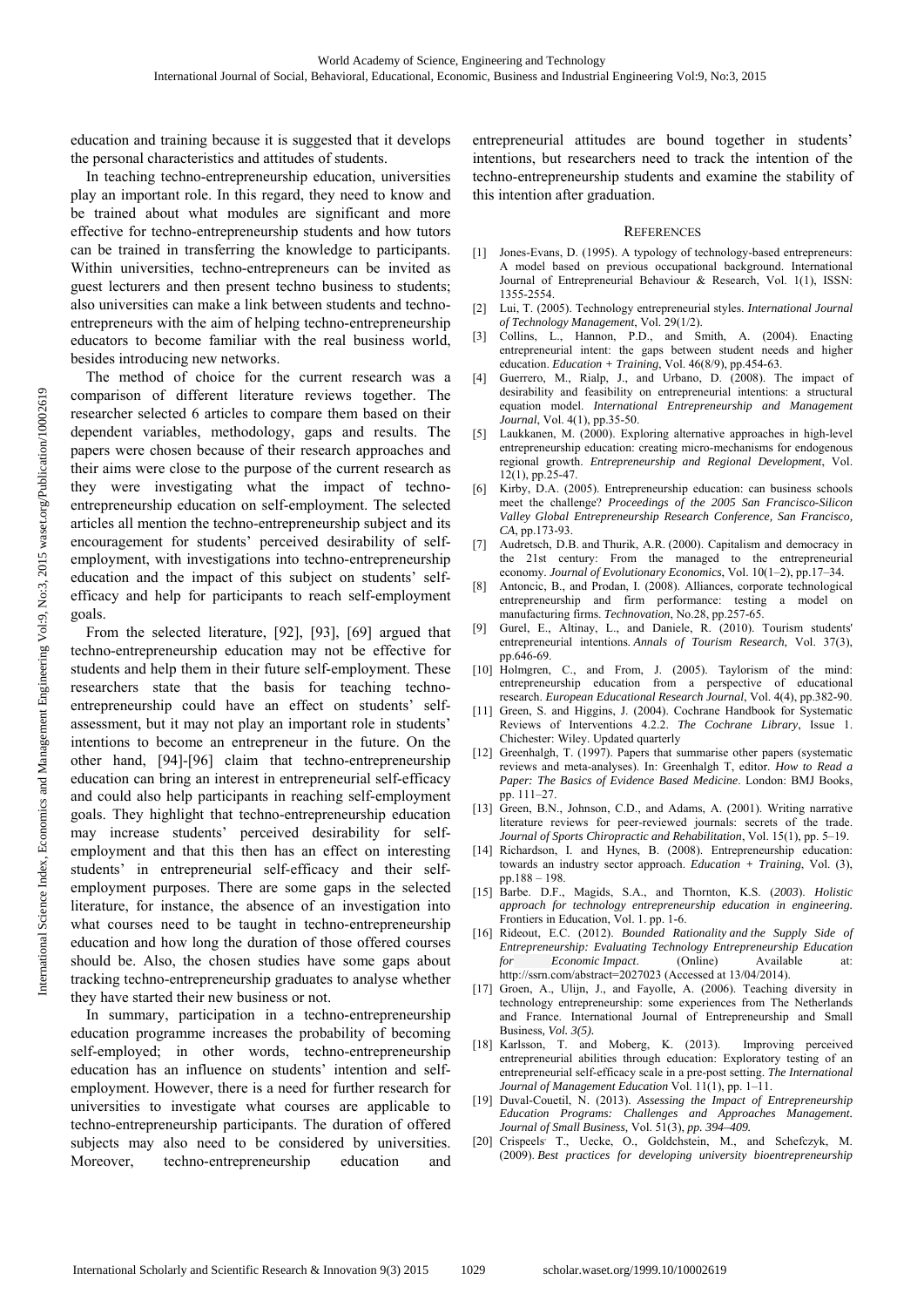*education programmes. Journal of Commercial Biotechnology*, Vol. 15, pp. 136–150.

- [21] Ruskov, P., Stoycheva, M., and Todorova, Y. (2009). *Pattern for Graduate Student Company Life Cycle*. Sofia University.
- [22] Nisheva, M., Gourova, E., Ruskov, P., and Todorova, A. (2008). Strategic framework for IT education and research at Sofia University. *International journal of education and information technologies*, Vol.  $2(4)$
- [23] Ulijn, J.M., Fayolle, A., and Groen, A. (2003). *European educational diversity in technology entrepreneurship: A dialogue about a culture or a knowledge management class?,* Eindhoven Centre for Innovation Studies, The Netherlands, (Online) Available at: http://alexandria.tue.nl/repository/books/571201.pdf (Accessed at: 13/04/2014).
- [24] Norasmah, O., Nor Hafiza, O., and Rahmah, I (2012). Impact of Globalization on Entrepreneurship Education and Entrepreneurial Skills in Higher Education Institutions. *International Proceedings of Economics Development & Research*, Vol. 36, pp. 84-89.
- [25] Miller, T., Walsh S., Hollar, S., Rideout, E., Pittman, B. (2011). *Engineering and Innovation: An Immersive Start-up Experience*, Vol. 44 (4), pp. 38-46.
- [26] Kozlinska, I. (2012). *Fundamental View of the Outcomes of Entrepreneurship Education*, (Online) Available at: http://infutik.mtk.ut.ee/www/kodu/RePEc/mtk/febpdf/febawb90.pdf (Accessed at: 13/04/2014).
- [27] Lee, L. S., and Lai, C. C. (2005). *Technology entrepreneurship promoted by universities' incubation centres in Taiwan: Its successes and Challenges*, pp. 25-29. Gliwice, Poland.
- [28] Sascha. G.W., K.P., Parboteeah and Achim, W. (2010). University departments and entrepreneurial intentions: *a cross-level analysis*. *ACAD MANAGE PROC.*
- [29] Emaikwu, S. O. (2010). *Integrating entrepreneurship skills acquisition in the university curriculum for national development*, Federal University of Agriculture, Makurdi, Benue State, Nigeria.
- [30] Barbe, D.F. (2012). Residency programme for entrepreneurial undergraduate engineering students, university of Maryland, (Online) Available at: http://ineerweb.osanet.cz/Events/ICEE2012/ isbn9789522163080.pdf#page=65 (Accessed at 13/04/2014).
- [31] Todorova Y., Ruskov, P, Elissaveta, G., and Harris, M. (2008). *Patterns for strategy management of technology entrepreneurship and innovation MSc programme,* Sofia university, (Online) Available at: http://ceurws.org/Vol-566/A4\_TechEntrep.pdf (Accessed at: 13/04/2014).
- [32] Hynes, B. (2006). *Bridging the Entrepreneurial and Technology Gap for Women, university of Limerik, Ireland.* (Online) Available at: http://books.google.co.uk/books?hl=en&lr=&id=q77NODq8VsMC&oi= fnd&pg=PA77&dq=%22technology+entrepreneurship+education%22+a nd+its+impact+on+self+employment&ots=dOhPeQ-
	- WMG&sig=R5EEUTORn9tcdNJEBm9qLUHilpA#v=onepage&q=%22t echnology%20entrepreneurship%20education%22%20and%20its%20im pact%20on%20self%20employment&f=false (Accessed at: 09/04/2014).
- [33] Kirkpatrick, B., MacMahon, C., and MacNamee, C. (2011). *Outcomes of a Pilot Final-Year Programme in Science, Technology and Engineering to Create Entrepreneurial Graduates*, School of Informatics & Engineering, Institute of Technology Blanchardstown Dublin, Ireland.
- [34] Hallam, C., Leffel, A., and Womack, D. (2008). Influencing entrepreneurial intent for new technology entrepreneurs and entrepreneurs in a university environment, Management of Engineering & Technology, pp. 754 – 763**.**
- [35] Milana<sup>,</sup> C. and Wang, J. (2013). *Fostering Entrepreneurship in China*: A *Survey of the Economic Literature, Strategy and Innovation in Emerging Economies*, Vol. 22( 7-8), pp. 387–415.
- [36] Yurong, C., and Jiannan, W. (2012). Study on the Operation Mechanism of Innovative Venturing Education Based on Social Need. *Higher Education of Social Science*. Vol. 2(3), pp. 32-37.
- [37] Hang, C.C., Ang, M., Wong, P.K., and Subramanian, A. M. (2009). Technology Management Educational Initiatives in Asia: A Case Study From the National University of Singapore, *ACAD MANAG LEARN EDU*, Vol. 8(3), pp. 444-456.
- [38] Messerschmitt, D.G. and Stuck, B. (2008). Effective communication: The what, why, and how of entrepreneurship, (Online) Available at: http://escholarship.org/uc/item/8ps6s6pj (Accessed at: 13/04/2014).
- [39] Hays, I. D. and Farhar, B. C. (2000). The Role of Science and Technology in the Advancement of Women Worldwide, (Online) Available at: http://www.nrel.gov/docs/fy01osti/28944.pdf (Acessed at 10/03/2014).
- [40] Nakata, M. (1998). Roles of university, (Online) Available at: http://www.soi.wide.ad.jp/class/20090053/materials\_for\_student/01/200 90053-01 2in1.pdf (Accessed at 12/03/2014).
- [41] Manimala, M.J., PD, J., and Bhati, A. (2011). Intel-sponsored faculty colloquium (fc) and India innovation pioneer challenge (iipc) for entrepreneurship development: An assessment, Indian institute of management Bangalore, India, (online) available at: http://www.intel.com.tr/content/dam/www/public/emea/tr/tr/pdf/educati on/tools-and-resources/impact-of-entrepreneurship.pdf (Accessed at 13/04/2014).
- [42] Doboli, A., Doboli, S., Currie, E. (2009). *Preparing computer engineers for a global economy: A study on effective collaboration practices in global student teams,* Frontiers in Education Conference, 2009. (Online) Available at: http://ieeexplore.ieee.org/xpl/login.jsp?tp=&arnumber= 5350796&url=http%3A%2F%2Fieeexplore.ieee.org%2Fxpls%2Fabs\_all .jsp%3Farnumber%3D5350796(Accessed at 13/04/2014).
- [43] Moroz P.W., Hindle, K., Anderson, R. (2010). *Collaboration with entrepreneurship education programmes: building spinout capacity at universities, International Journal of Innovation and Learning*, Vol. 7(3), pp. 245-273.
- [44] Yadi, Z., Yadi, F., Amri Santosa, F., and Amri Santosa, M. (2012). *Acceleration Process of Learning Vocational Education Through ICT.* International Seminar "Reformulating The Paradigm of Technical and Vocational Education", National Convention VI-APTEKINDO. pp. 1634-1642.
- [45] Cohen, W.M., and Levinthal, D.A. (1990). Absorptive capacity: a new perspective on learning and innovation. *Administrative Science Quarterly*, Vol. 35, pp.128-52.
- [46] Bingham, C.B., Eisenhardt., K..M. Furr. N.R. (2007). What makes a process a capability? Heuristics, strategy, and effective capture of opportunities. *Strategic Entrepreneurship Journal*, Vol.1, pp. 27–47.
- [47] Honig, B. (2004). Entrepreneurship education: Toward a model of contingency‐based business planning. *Academy of Management Learning and Education*, Vol. 3(3), pp. 258–73.
- [48] Castrogiovanni, G.J. (1991). Environmental munificence: a theoretical assessment. *The Academy of Management Review*, Vol. 16(3), pp.542- 65.
- [49] Doganova, L., and Eyquem-Renault, M. (2009). What do business models do? Innovation devices in technology entrepreneurship. *Research Policy*, Vol. 38, pp.1559-70.
- [50] Johnston, B. (2003). The shape of research in the field of higher education and graduate employment: Some issues. *Studies in Higher Education*, Vol. 28(4), pp. 413–26.
- [51] Tomes, A., Erol, R. and Armstrong, P. (2000). Technological entrepreneurship Integrating technological and product innovation. *Elsevier, Technovation*, Vol. 20, pp.111- 117.
- [52] Radovic-Marković , Grozdanić R, Kvgić G, Marković D, Vujičić S. (2012). New educational strategies versus the traditional methods. *International Review*, No.1-2, p.23.
- [53] Misra, S. and Sendil Kumar, E. (2000), Resourcefulness: A Proximal Conceptualisation of Entrepreneurial Behaviour. *The Journal of Entrepreneurship*, Sage Publication.
- [54] Robinson, P.B., Stimpson, D.V., Huefner, J.C., and Hunt, H.K. (1991). An attitude approach to the prediction of entrepreneurship. *Entrepreneurship Theory and Practice*, Vol. 15(4), pp.13-31.
- [55] Koh, H.C. (1996). Testing hypotheses of entrepreneurial characteristics: a study of Hong Kong MBA students. *Journal of Managerial Psychology*, Vol. 11(3), pp.12-25.
- [56] Mueller, S.L., and Thomas, A.S. (2001). Culture and entrepreneurial potential: a nine-country study of locus of control and innovativeness. *Journal of Business Venturing*, Vol. 16(1), pp.51-75.
- [57] Gasse, Y. (1985). A strategy for the promotion and identification of potential entrepreneurs at the secondary school level. *Frontiers of Entrepreneurship Research*, Babson College, Wellesley, MA.
- [58] Ministry of Education and Research, Ministry of Local Government and Regional Development, Ministry of Trade and Industry (2014). (Online) Available at: https://www.regjeringen.no/en/topics/education/school/ artikler/Action-plan-Entrepreneurship-in-Education-and-Training-- from-compulsory-school-to-higher-education-20092014-/id594388/ (Accessed at: 15/02/2014).
- [59] Amit, R., Muller, E., and Cockburn, I. (1995). Opportunity Costs and Entrepreneurial Activity. *Journal of Business Venturing*, Vol. 10 (2), pp.95-106.
- [60] Desai, V. (2001). *Dynamics of Entrepreneurial Development and Management*. Mumbai: Himalaya Publishing House.